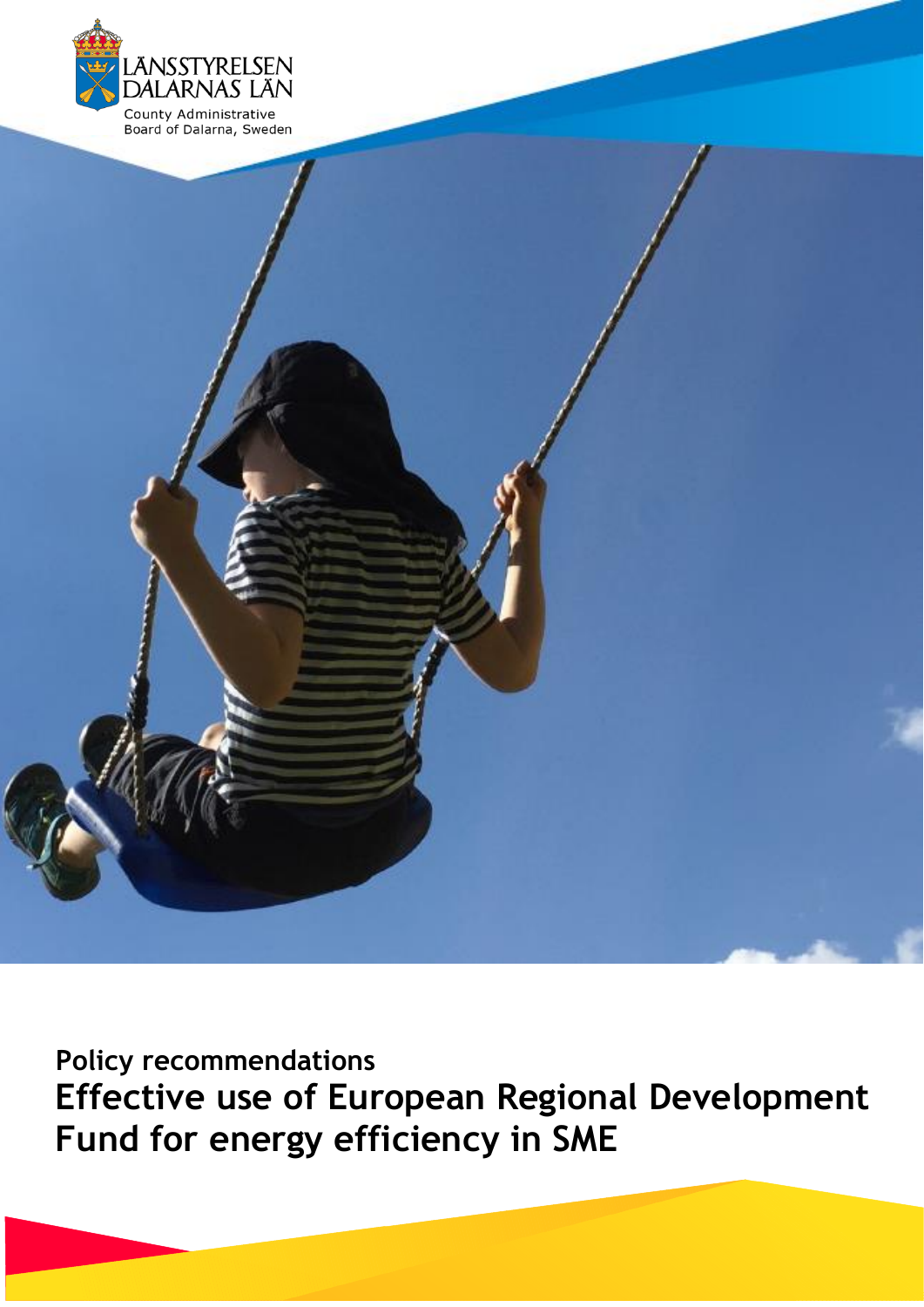Cover photo: Mostphotos

The report can be downloaded from [www.effect4buildings.se.](http://www.effect4buildings.se/)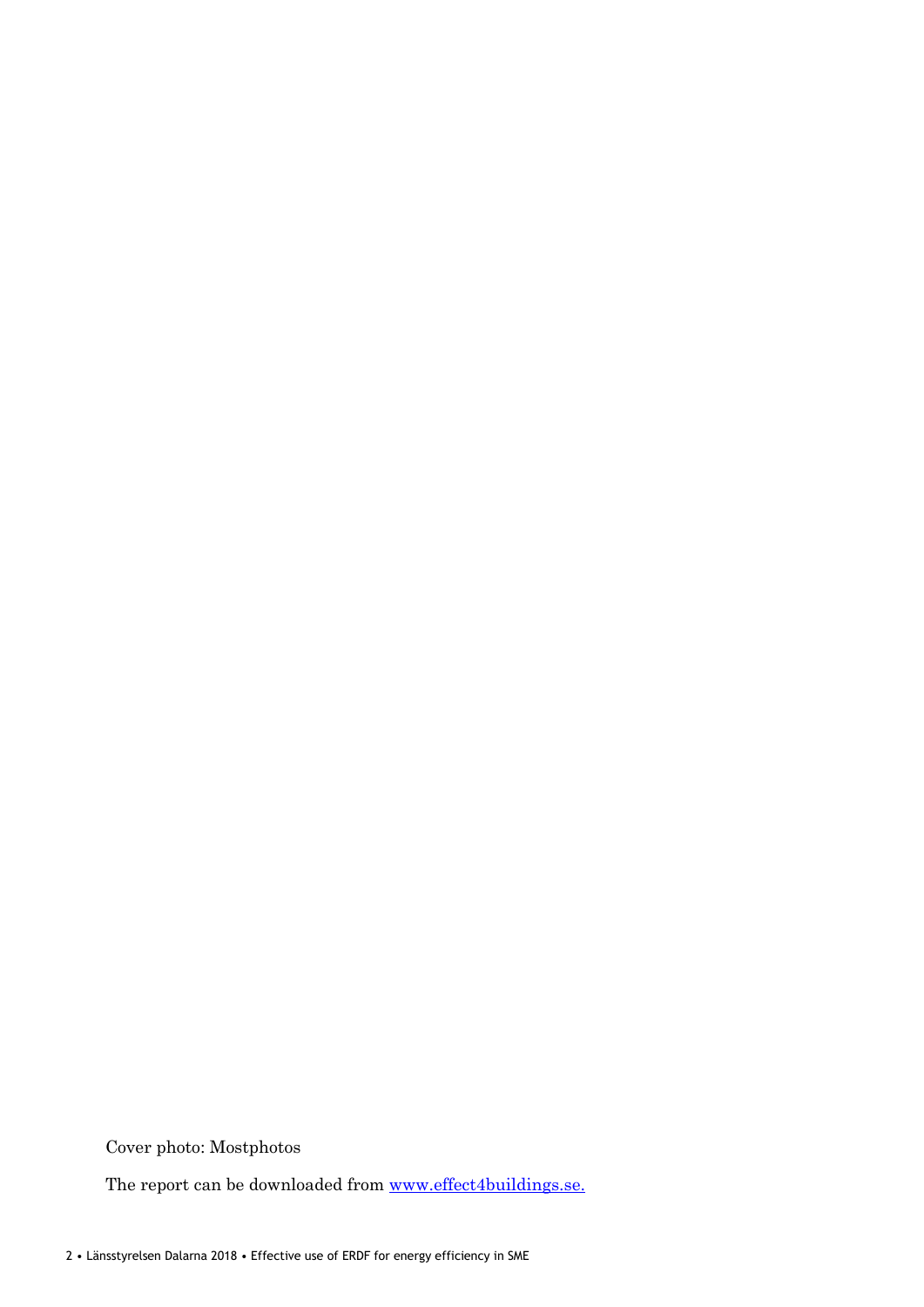# **Policy recommendations Effective use of European Regional Development Fund for energy efficiency in SME**

Author: Marit Ragnarsson





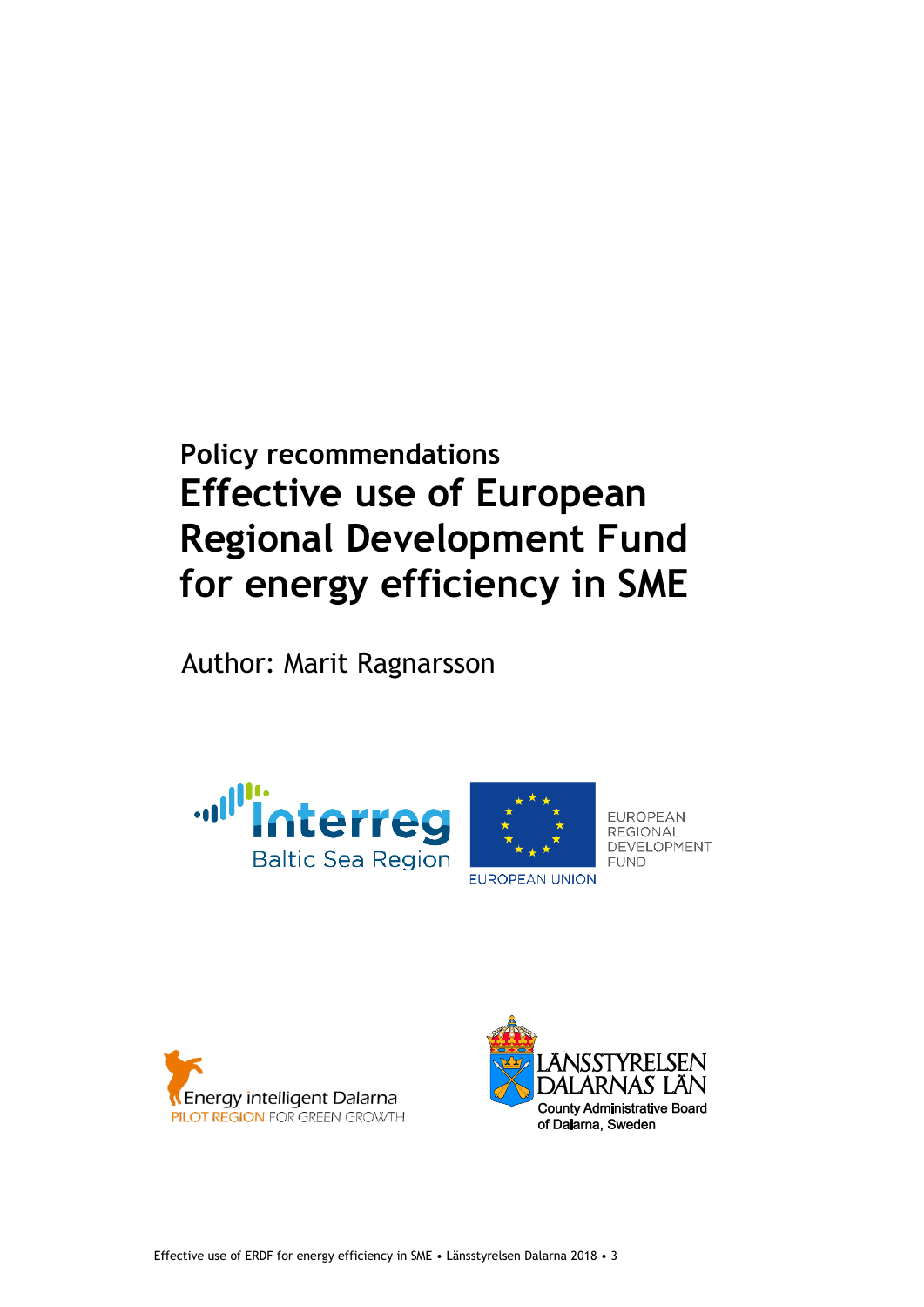# **Introduction**

For the current program period EU has dedicated a significant part of the European Regional Development Fund to achieve a low carbon economy. In Sweden these funds are partly managed by regional programs and partly by a national regional fund.

Climate Action Network has ranked Sweden as the EU country with the most ambitious climate politic. Money has been allocated to several energy projects that support companies' and organizations to become more energy efficient.

The County Administrative board of Dalarna has for the last ten years actively worked with energy efficiency, not least as a Pilot region for



Oras

**eksand** 

Ľudvika

Mora

.<br>Rativil

Fatur

Borlânge

.<br>Hedemona

Älvdale

Malung

green growth coordinated by Energy intelligent Dalarna in different sectors. In the areas "Buildings" and "Small and medium enterprises" several energy projects are carried out, partly financed by the European Regional Development Fund. When the program period has reached half-time an evaluation was made to build upon gained experiences.



This report is a part of the project EFFECT4buildnings, financed by Interreg Baltic Sea Region, The project supports energy efficiency in buildings by financial tools and methods. As a part of this we wanted to evaluate what kind of aid that is currently available to investigate if this can be used more effectively and to give recommendations for policy level.

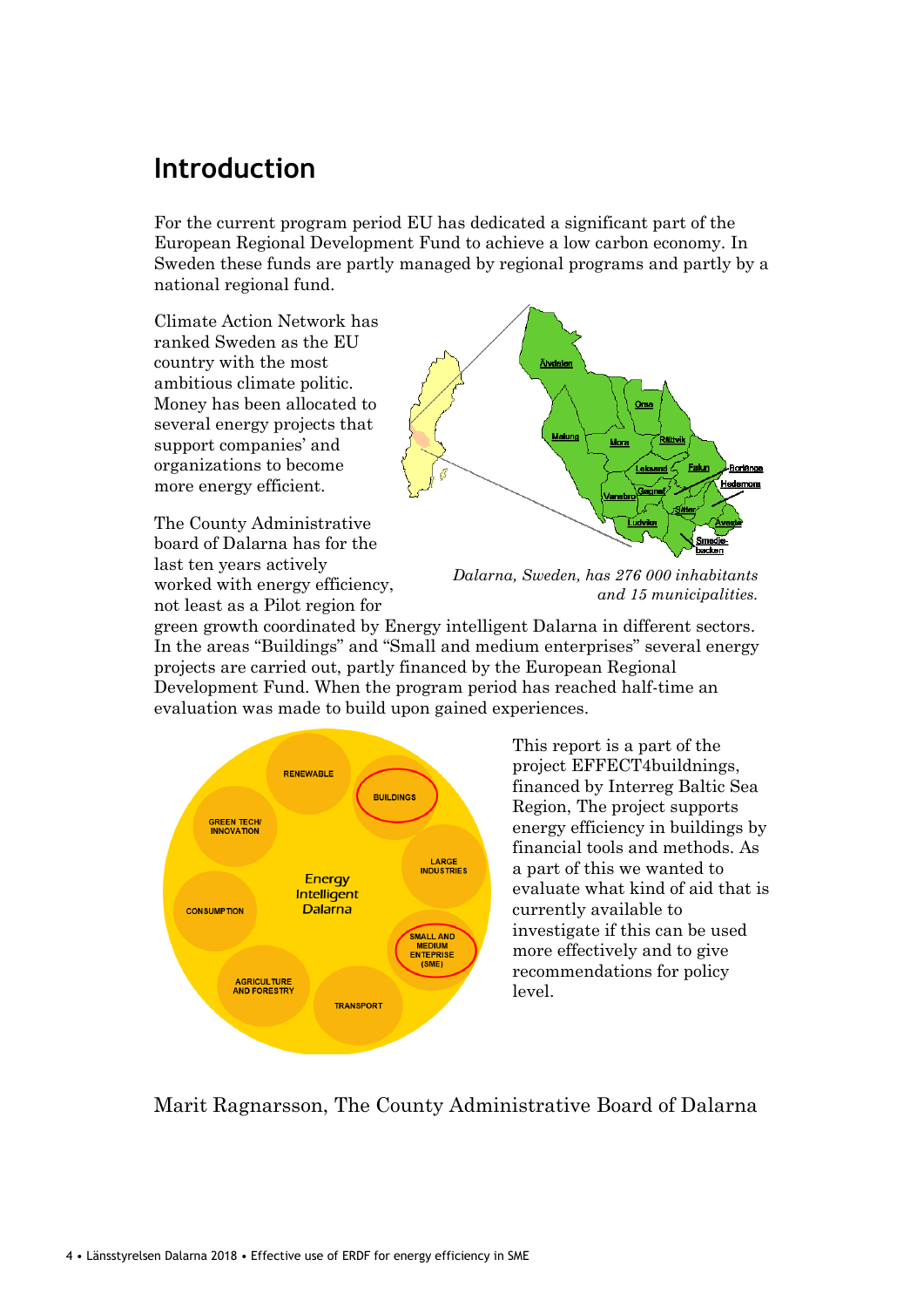# **Content**

| 8 Regional framework program for aid to SME 32 |  |
|------------------------------------------------|--|

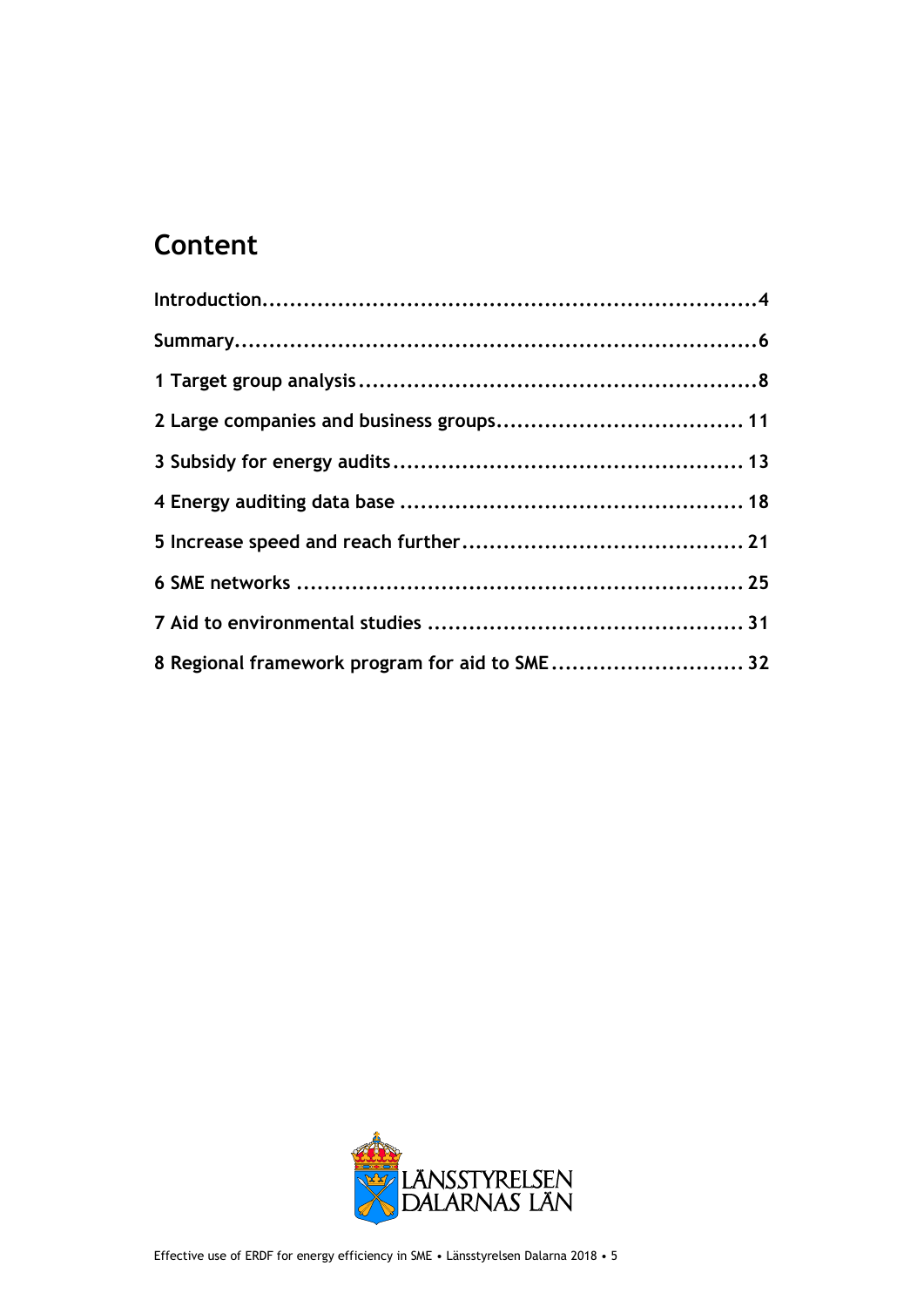# **Summary**

This report is a half-time evaluation of the energy projects in which The County Administrative board of Dalarna is involved and that are financed by the European Regional Development Fund, together with policy recommendations.

Some projects are managed by Swedish Energy Agency, financed by the European national regional development fund in cooperation with regional partners. In Dalarna the projects are carried out in cooperation between The County Administrative board and the regional office of Region Dalarna. The report presents the results and experiences by The County Administrative board of Dalarna regarding the following projects:

- Aid for energy audits
- Aid for environmental studies
- Energy efficiency networks

In other projects The County Administrative board of Dalarna is the sole project owner. This report presents results and experience regarding the project:

• Framework program for company aid, ENCOM

Recommendations for further actions in each ERDF project are presented. These can also serve as input for developing new kinds of financial instruments. A reoccurring conclusion is that new projects and financial instruments should be based on previous experiences making it more effective and faster to make use of generated knowledge and experience. The County Administrative board of Dalarna welcomes a more organized and increased sharing of experience in many fields between the EU country members.

Some central conclusions and recommendations:

## **Increase energy auditing and structure it by business categories**

- ➢ Increase the resources to organizations that support energy management in small and medium enterprises and design programs that focuses on different business categories.
- $\triangleright$  Design support systems also for smaller companies that can be regarded as big because they are members of bigger business groups.
- $\triangleright$  Reduce the administrative work in funded energy audits and adjust the amount of grants according to type of business.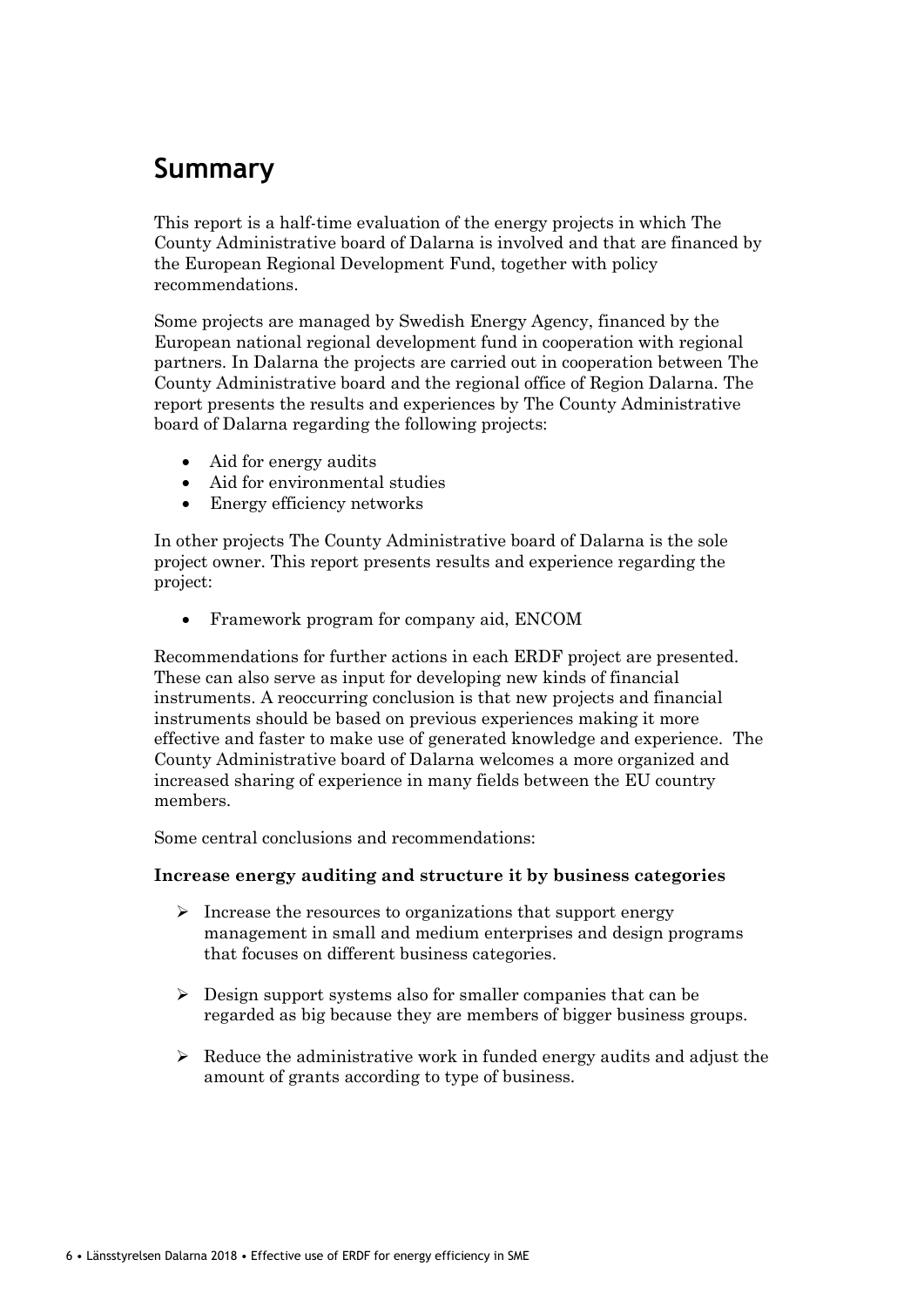- ➢ Implement a pilot with more cost-efficient energy audits based on a data base with generated general knowledge from proposed energy measures in previous energy audits.
- $\triangleright$  Continue to give aid for environmental studies.

## **Quality of energy audit**

- $\triangleright$  Increase the requirements for real energy measurements and the distribution of all the energy used in energy audits.
- ➢ Introduce a standard for what kind of data that should be included in energy audits to make it possible to generate key figures, benchmarking and a more standardized way to distribute the energy use – making it possible to generate new knowledge.
- ➢ Establish national/European data base to collect high quality data from energy audits, to identify key figures and enable benchmarking.

#### **Increase requirements on companies**

- $\triangleright$  Enhance the environmental legislation and its implementation by increasing resources and the environmental inspection pace.
- ➢ Increase the requirements to have an energy audit and implemented less costly measures to be able to receive aid.
- ➢ Increase the requirements for measuring during energy audits.
- ➢ Stress the issue of implementation of measures in large companies.

## **State aid for investments**

- ➢ Prioritize regional framework programs, making use of synergies between economic growth and the conversion to a low carbon economy.
- $\triangleright$  Continue to search for the best possible decision making according to the new form of aid in "Investments in energy efficient measures".
- ➢ Develop and implement the private-public-partnership model on investment projects, as described in the report.

#### **Monitoring**

➢ Introduce energy indicator standards that can be used for energy efficiency project comparisons like cost per more effective kWh. Do also design mutual indicators when it comes to regional development, employment effects, e. g. cost per new job.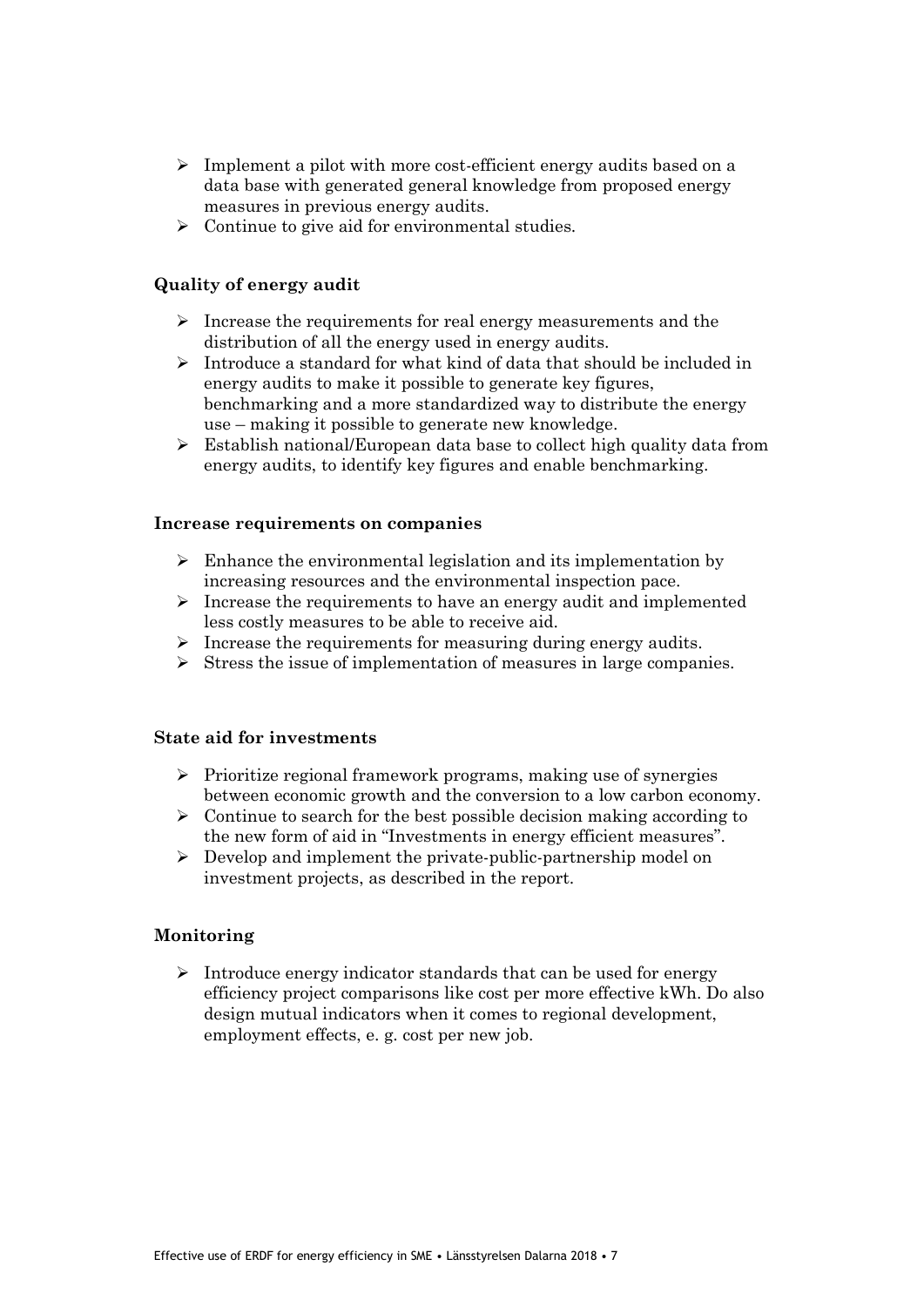# **1 Target group analysis**

To reach our energy and climate targets we need to make all companies much more energy effective. Effective supporting programs require good knowledge about the companies that operate in the region. A complete list of all the companies in the Dalarna region has been created and then reduced, using several parameters to map the target group most adequate for support. Companies not regarded as small or medium has been excluded, since in Sweden these cannot be supported by the European Regional Development fund.

The final list of companies is used to analyze the need of new initiatives for different company categories, as a base for recruitment of companies to existing projects and coordination to avoid multiple contacts from several projects to the same company.

## **1.1 Number of SME**

The list of all small and medium enterprises being target group in Dalarna for energy support indicates the number of companies in each business category. Companies with an annual turnover above  $\epsilon$ 70 000 are included. Around 1000 SME with an energy use equal to, or lower to that of a normal household, has been excluded.

| <b>Sector</b>                                                                                    | <b>Number</b><br>SMC* | Using<br>>300 MWh<br>annually** |
|--------------------------------------------------------------------------------------------------|-----------------------|---------------------------------|
| Primary food producers                                                                           | 70                    |                                 |
| Haulage and other logistic companies, contractors                                                | 700                   | 680                             |
| Low-consumers besides their own transports, e.g. craftsmen<br>and small excavator entrepreneurs. | 750                   |                                 |
| Real estate companies                                                                            | 350                   | 100                             |
| Condominiums                                                                                     | 700                   |                                 |
| Others,<br>Including:                                                                            | 2 600                 | 500                             |
| - Manufacturing and coating industry                                                             | 530                   |                                 |
| - Service and repairs<br>- Building, installations, craftsmen                                    | 60<br>320             |                                 |
| - Trade and vehicle service                                                                      | 250                   |                                 |
| - Sales and shops                                                                                | 700                   |                                 |
| - Hotels and restaurants                                                                         | 350                   |                                 |
| - Care, education, leisure                                                                       | 150                   |                                 |
| - Others                                                                                         | 200                   |                                 |

\* Estimated number of SME with an annual turnover of €70 000 and an estimated energy use exceeding that of a normal household.

\*\* Whereof number of SME with roughly estimated energy use over 300 MWh annually.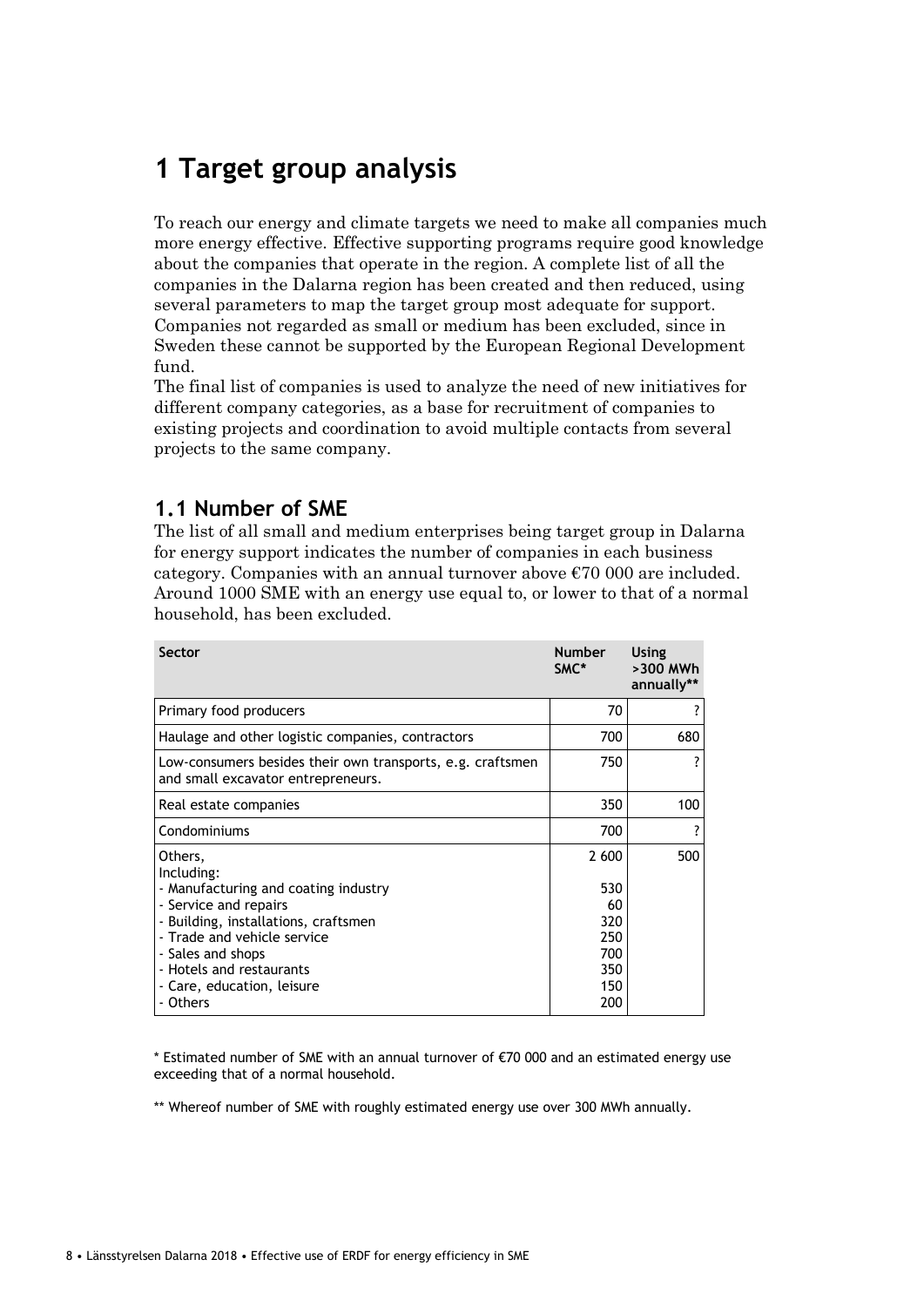## **Primary food producers**

Primary food producers is a group of companies excluded from the ERDF financing.

### **Haulage and other logistic companies**

The companies in this target group can be grouped into passenger transports (bus and taxi), freight transports (fuel transport and other freight), forestry companies (forestry machines) and contractors (catchment, building, construction and contracting machines). These are not currently included in the ongoing energy programs. They need aid especially designed for logistic companies.

## **Real estate and condominiums**

The category "Real estate" includes companies that own, administer and rent out real estate and has an energy use derived from the management of real estate. These companies are well suited for long-term support since energy issues are parts of their core business and they are highly motivated to work with them in a systematic way.

There is a large number of condominiums, but it is hard to find data about their size and energy use. They seldom have staff members with energy competence making it hard to offer them different kinds of energy support. We recommend an especially designed offer for energy efficiency in condominiums.

### **Other companies**

The category Others includes several types of companies with similar need of energy efficiency support after a complete and traditional energy audit with proposed measures, presented as a bundled package or as a list of individual measures. Energy issues is not in primary focus in these companies and the energy audits is often regarded as a project – not a long-term work. There are seldom personnel appointed to work with energy issues which leads to competition with daily work and other important developing needs.

Experience from a previous project "BEE-Energy Efficiency in Business categories" performed by The County Administrative board of Dalarna in 2013-2014 shows that, to design and offer special program for each sector is a successful method. It makes it easier to recruit the companies, the energy audit quality is improved, and it leads to a more cost-effective manner to carry them out. See the chapter "Increase speed and reaching further".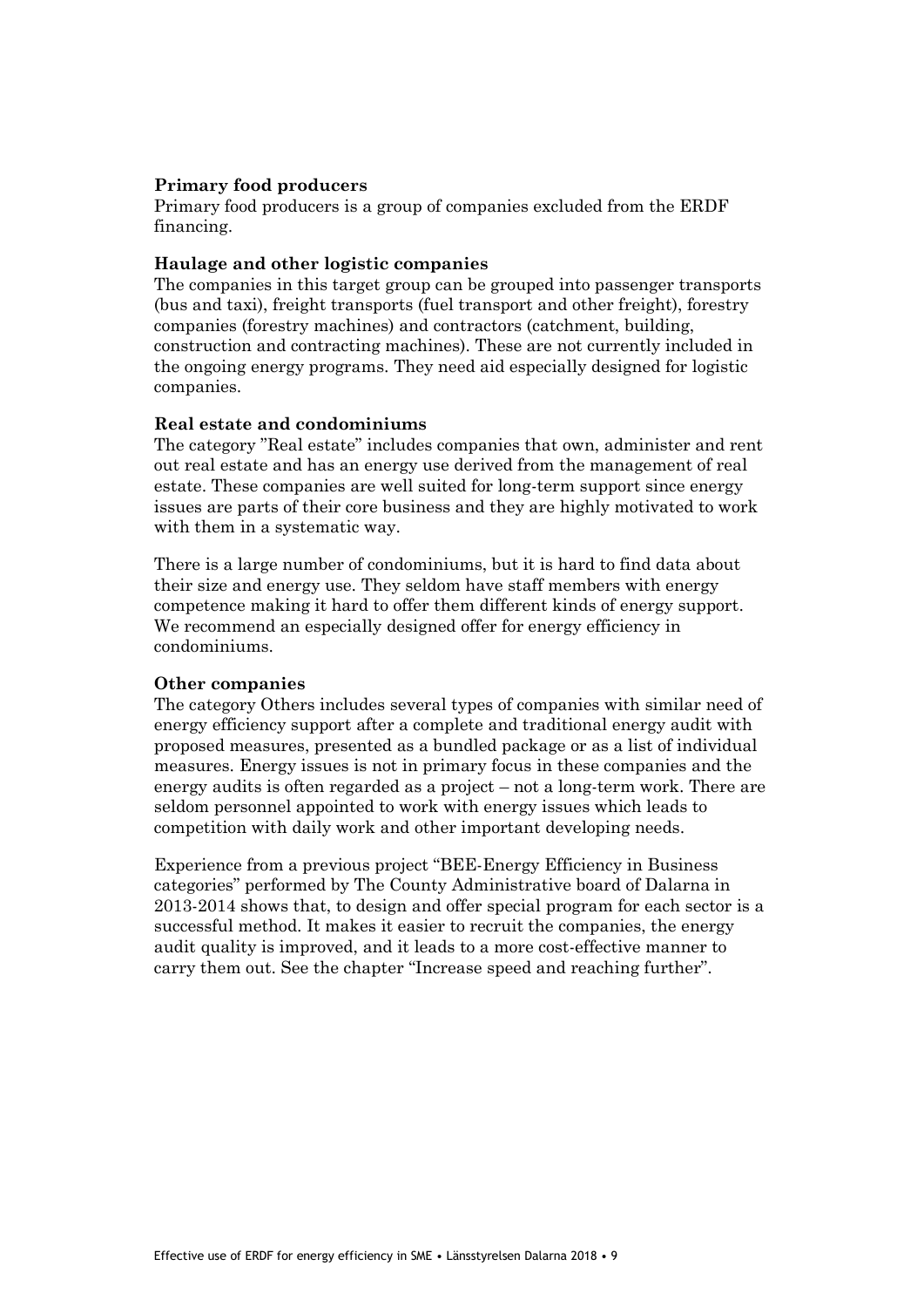# **1.2 To motivate companies**

Experience show that some incentives for a company to work with energy issues are valued higher than others when motivating them to accept support.

| Incentives for working with energy efficiency |  |  |  |  |
|-----------------------------------------------|--|--|--|--|
| Lowered costs                                 |  |  |  |  |
| Environmental legislation requirements        |  |  |  |  |
| Better working environment                    |  |  |  |  |
| Customer requirements                         |  |  |  |  |
| Increased market attraction, marketing        |  |  |  |  |
| Increased operation safety                    |  |  |  |  |
| Attractive employer, employees' involvement   |  |  |  |  |
| Environmental responsibility                  |  |  |  |  |
|                                               |  |  |  |  |

The companies' incentives for active energy work in the order of importance, perceived by the companies, as experienced by us during the last years recruitment. Environmental legislation is a strong incentive for the companies' engagement.

The incentive to work with energy efficiency is closely related to the economic situation. The companies cannot afford investments during recession and during boom they lack time for investigations. According to our experience it is easier to raise interest for energy audits that can lead to lowered costs during recession. Positive peer pressure also makes recruitment to energy projects easier. To be able to say "we have a special program for your business in which several of your sector peers already are participating" is usually a very effective way to raise interest.

## **1.3 Policy recommendations**

- $\triangleright$  Compile national lists of all target group companies for the energy projects carried out with ERDF financing.
- ➢ Allocate funds from the agricultural program for energy efficiency in agriculture sector.
- ➢ Design and carry out a new program for energy support to logistic companies.
- ➢ Consider an especially designed energy efficiency program for condominiums.
- $\triangleright$  Custom make offers regarding energy support to companies by different business categories.
- ➢ Intensify the work to reach SMEs in the category "Other companies".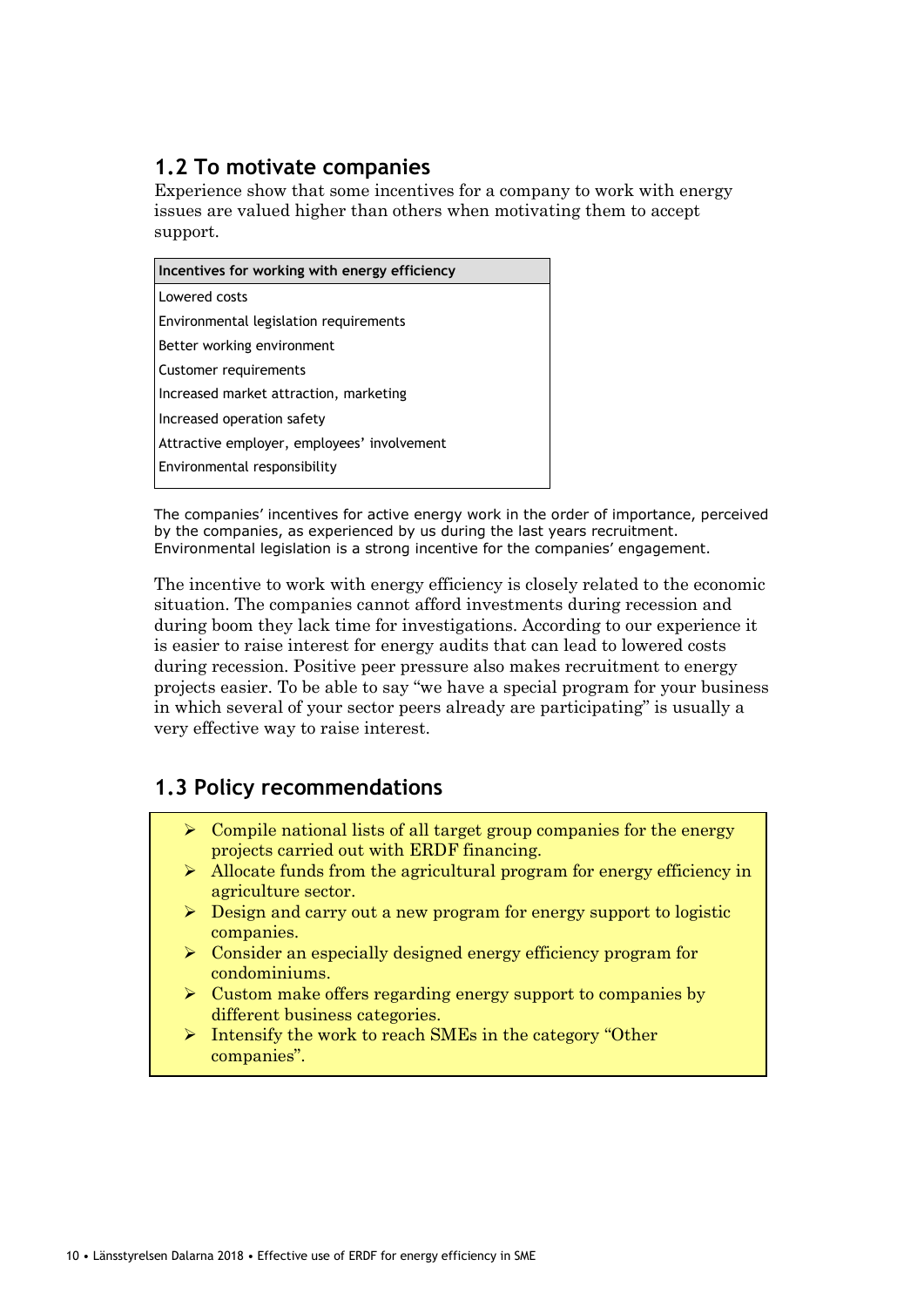# **2 Large companies and business groups**

## **Large companies**

In the county of Dalarna there is around 350 companies operating that is classified as large companies with more than 250 employees in average. Around 50 companies have a turnover that classify them as large companies. Beside these, around 250 smaller companies are part of a larger business group and thus classified as large companies. The latter category could be a suitable target group for different energy projects but cannot today be financed by e. g. ERDF in Sweden.

To find out whether companies in business groups should be regarded as large or not (due to staff size or turnover) require manual and timeconsuming work. It would be very helpful if this data could be acquired from national authorities.

As a group, large companies stand for a considerable amount of the energy used in the county and our experience is that they often require the same amount of support as the smaller ones for their energy efforts. Today there is no such support, neither for auditing or further studies. Especially small companies in business groups question these limitations as they act as – and consider themselves – as small companies.

Some form of support to offer these larger companies would be desirable, even though they fall under the legislation of energy audits in larger companies.

### **The law of energy audits in large companies**

The recently adopted law about energy audits in large companies has intensified the energy work in large companies. Our experience is however, that many of the smaller enterprises being part of bigger groups have only been involved in an overall manner. The auditing has been done on group level and not involving all companies' representatives.

### **Comparison with the Swedish environmental code legislation**

The energy auditing law is in many ways a weaker incentive to persuade companies to work with energy issues actively than the Swedish environmental code. The law allows large companies to spend several years to carry out an energy audit while the environmental code requires a much tighter schedule. The auditing law doesn't point out what measures that need be enforced after the audit has been done, while the environmental code makes it possible to do so. This makes the Swedish environmental code more effective if you want to achieve energy and climate targets using legislation. Because the larger companies usually follow (or hide behind) the law stating that introduction of measures should be done during the coming four-year period, small and medium enterprises can be subject to higher demands than large companies.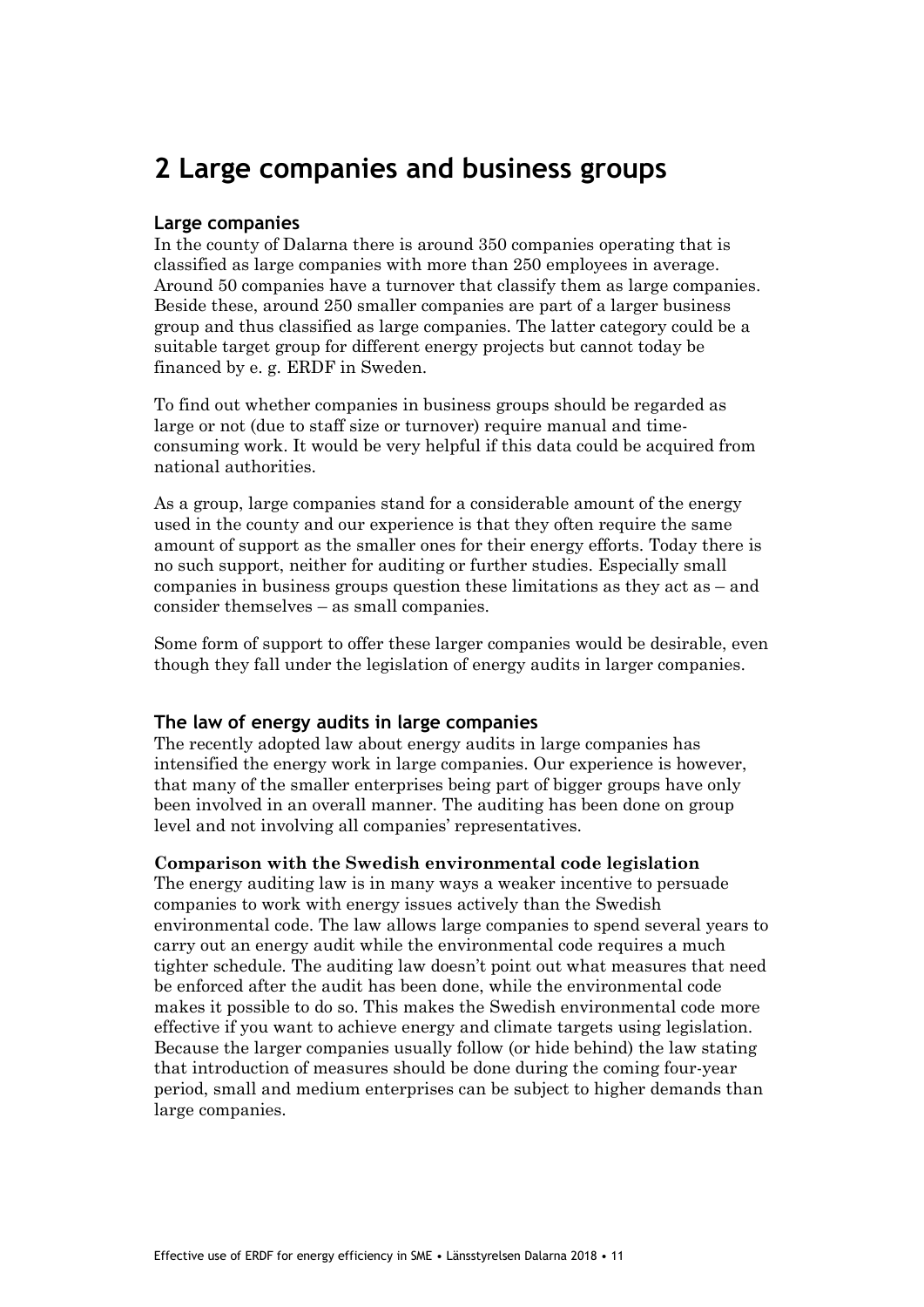## **Quality requirements**

Another problem with the Law for energy auditing in large companies are the low requirements for standards and quality in energy audits. There are e. g. no requirements regarding real measurements of energy use, not even in detailed mapping. As a result, many action plans are based on guesses and possible energy savings are missed. Without measuring, there is less information on whether equipment is shut down during weekends and nights and calculations are based on stated, not the actual, energy use. Measurement of energy use does not necessarily lead to higher costs for the audit and increased requirements should not be a burden to the company.

## **2.1 Policy recommendations**

- $\triangleright$  Find a way to set up lists of companies that are small or medium enterprises.
- ➢ Design energy efficiency support also for larger companies, especially for smaller enterprises that are categorized as large because they are part of a business group.
- ➢ Clarify the requirements to implement energy measures from action plans in larger companies.
- ➢ Require measurements in energy audits, especially for larger companies.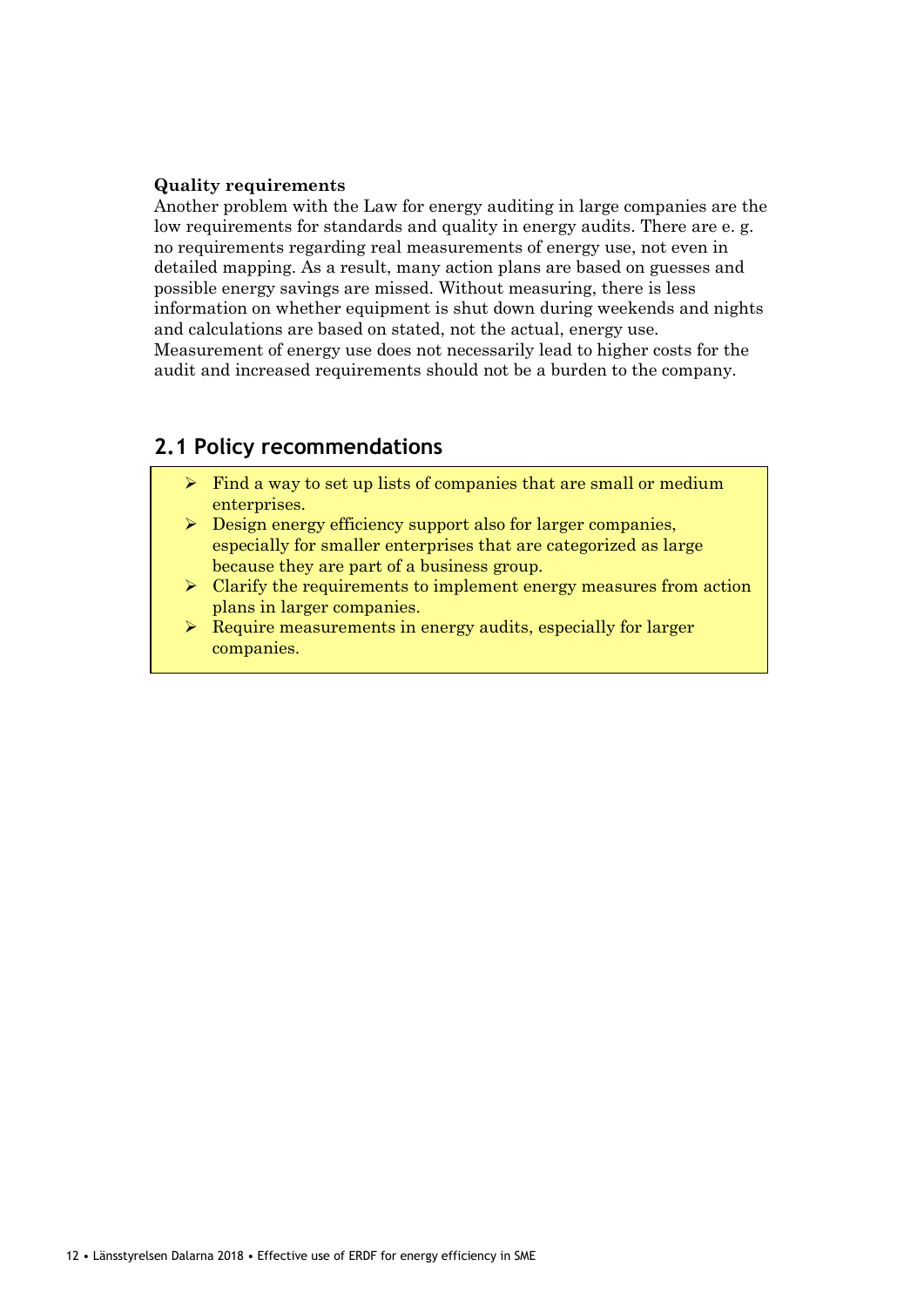# **3 Subsidy for energy audits**

Experiences and recommendations in this chapter are based on data from all the companies in recent years that have received support from The County Administrative board of Dalarna to apply for subsidy for energy audits. In 2015-2017 we helped 42 companies to apply for aid from Swedish Energy Agency and to carry out energy audits. Prior to that The County Administrative board of Dalarna granted consultancy checks for energy audits.

| Aid level for energy audits, based on energy use |                  |  |  |
|--------------------------------------------------|------------------|--|--|
| 300-499 MWh/annually                             | Aid amount €2000 |  |  |
| 500-1999 MWh/ annually                           | Aid amount €3000 |  |  |
| 2000-3999 MWh/ annually                          | Aid amount €4000 |  |  |
| > 4000 MWh/ annually                             | Aid amount €5000 |  |  |

Companies with an energy use above 300 MWh annually can apply for aid. This is central to the energy efficiency work in companies since the first step includes a complete good quality mapping. However, there is potential for improvement of this kind of subsidies.

## **Costly aid administration**.

The County Administrative board of Dalarna and the Energy Agency in Dalarna has jointly given all possible help to pilot "our" companies through the process. On average we, as supporting organizations, have spent around 25 hours per company in aid information, company administration, applications in the e-channel, quotations, contact with energy consultants and verification, economic reporting, reporting of energy data and submission of supplementary data required by the Swedish Energy Agency. In this case the company spends around 30 hours on initial understanding, anchoring the participation in the company, compiling facts, participate in the application process, hiring an energy consultant, contacts with the energy consultant, energy and economic reporting. The aid administration costs by Swedish Energy Agency and Swedish Agency for Economic and Regional Growth should be added to the above.

The money spent on administration in all steps tend to be equal to, or even exceed, the amount of aid given. The administrative costs are even higher since the aid now is financed by the ERDF funds with additional administrative rules.

The high administrative costs require an energy use of at least 500 MWh annually (and the possibility to achieve  $\epsilon$ 3000) for us to recommend a company to apply for aid. The companies' awareness and the fact that several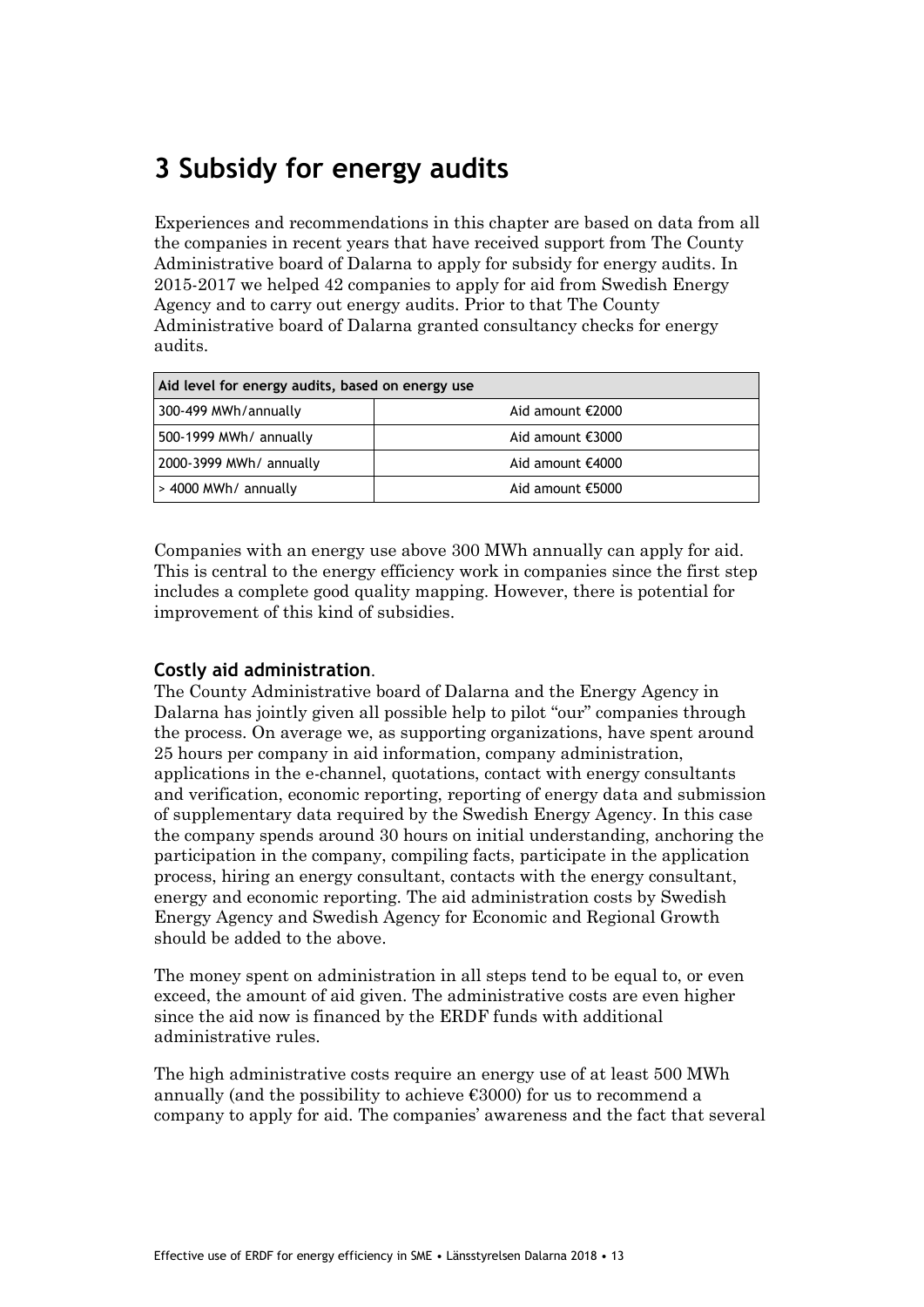companies already have made energy saving efforts makes it no longer possible to "market" the subsidy for energy audits in terms of guaranteed savings and fast return of energy auditing costs.

Bearing in mind the amount of time the companies need to invest we consider it reasonable to give aid that covers 100% of the external costs for a hired energy consultant. In practice this equals to a 50% subvention of the total costs.

Companies that co-finances with in-kind find the requirements for financial reporting especially burdening. Often help by e-mail and telephone is not enough, you need to visit the company and help them to compile everything on site. One company writes:

*" Your help has been brilliant, and we are very inspired. Thanks to the project we have lots of new knowledge and are now making energy investments. Thanks a lot! But we are hesitant to participate in anything like this again, the bureaucracy and the amount of paper work was insane! We have been parts of other projects before where this wasn't the case."*

The biggest problem with this is the fact that the administrative work steals focus from the most important; the companies' engagement in hands-on energy improvements.

### **Co-financing of energy audit aid**

The fact that it is no longer possible to use approximative estimates of the time spent, since the aid is financed by ERDF funds, has made it harder for companies with low salaries to co-finance the projects with in kind and it contributes to the extensive aid administration. If possible approximative estimates of hourly rates should be allowed.

#### **Energy audit aid to several companies in the same business group**

The Swedish Energy Agency can currently not grant aid to several companies in the same business group, it doesn't matter if each company has an energy use of over 300 MWh annually and the company as a whole is regarded as small or medium. The motive for this is that companies belonging to a group should be considered as **one** company and aid cannot be granted twice to the same company.

It is important to encourage as many companies as possible to make energy audit and because there are quite a few business group companies that are classified as small and medium, it would be desirable to change these restrictions. In our experience it is more relevant to make separate energy audit for each company in a group. It would be desirable to change these rules.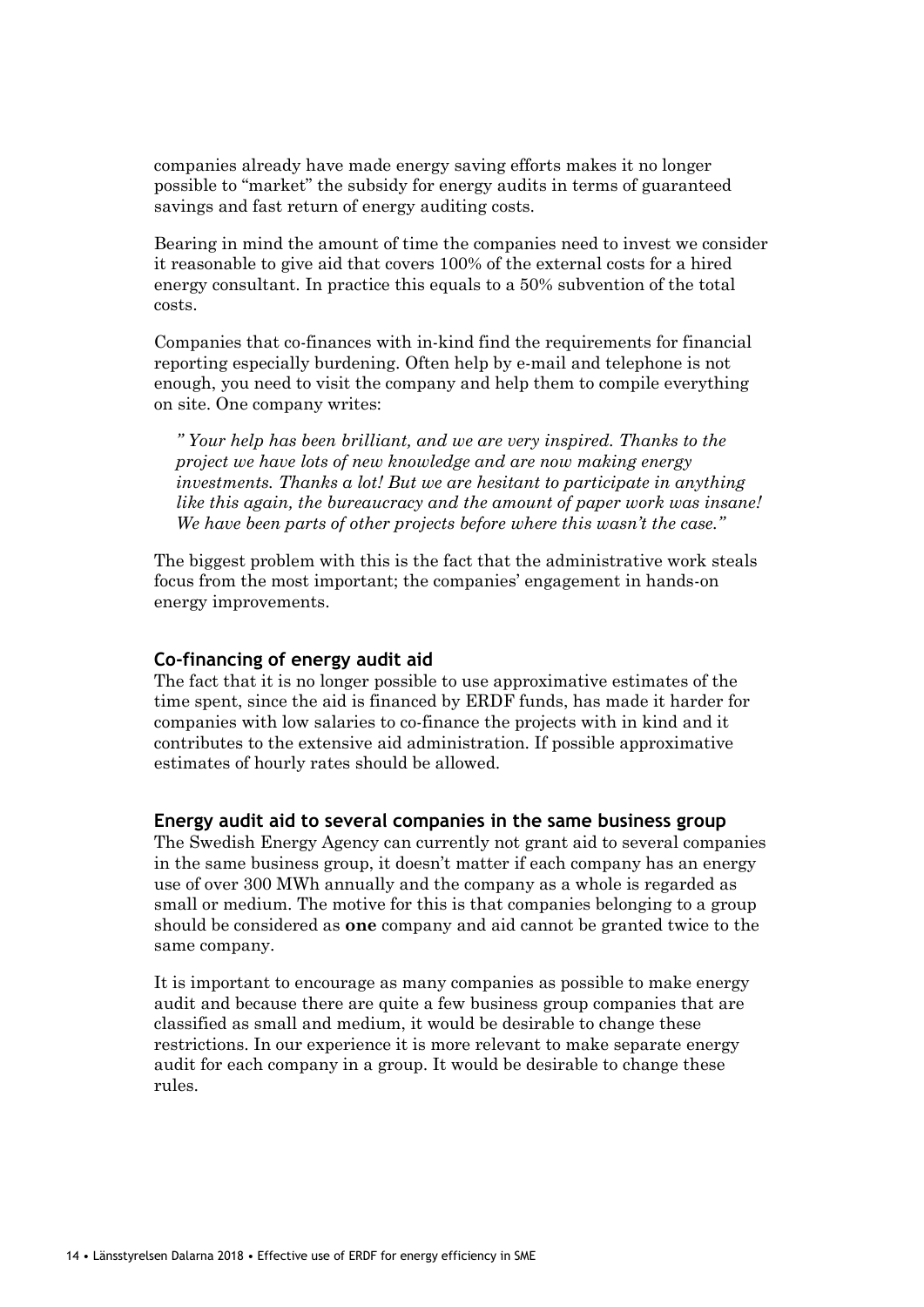## **Level of support according to type of business**

The aid level is today determined by the amount of energy used. In our experience this is only to some extent a good motive for aid to be offered. The company's type of business is often more relevant. To map an industrial facility located on one site in a compact/homogeneous building is much less time consuming than mapping a real estate companies many buildings. Even though the total energy use can be similar.

The effect of this is that the aid only covers a small part of the auditing of the many buildings in a larger real estate company and they cannot, with the existing regulations, apply for additional aid to be able to map the rest of the buildings. It would be motivated to change the regulations, or implementation of the regulations to make it possible to get more aid for businesses that are located on several sites, e. g. real estate companies.

An adjusted aid for energy audits in real estate companies is also motivated by the law of energy declarations, to complete the support to these declarations.

## **Energy audit quality**

The requirements and guides for energy audits are both good and extensive. However, we would rather see requirements for measuring of energy use instead of approximations. There are no requirements on allocating the energy use between different energy users and leaving a maximum of 10 percent not allocated (as being best practice). In our experience you need to increase the requirements for energy use allocation and the documentation on what grounds this was made.

Increased requirements for higher energy audit precision is also coherent with the environmental law's demand on all operators to keep track of their energy use. We have many examples verifying the importance of energy measuring, in order not to miss things like idle running and to use incorrect energy use figures as basis for planned measures. Energy audits based on energy use approximations and/or have as much as 75 % of the process energy use stated as "Energy use, other" should not be approved.

In our experience there is no clear correlation between price and energy audit quality when comparing different energy consultants. In several cases the ones with the lowest price has delivered the highest quality. The individual energy consultants' competence is crucial for both price and quality.

### **Comparable energy audits**

Today there are no uniform requirements or recommendations on how to allocate the energy use. This variation leads to a missed opportunity to compare the energy use in different businesses. Increased knowledge on how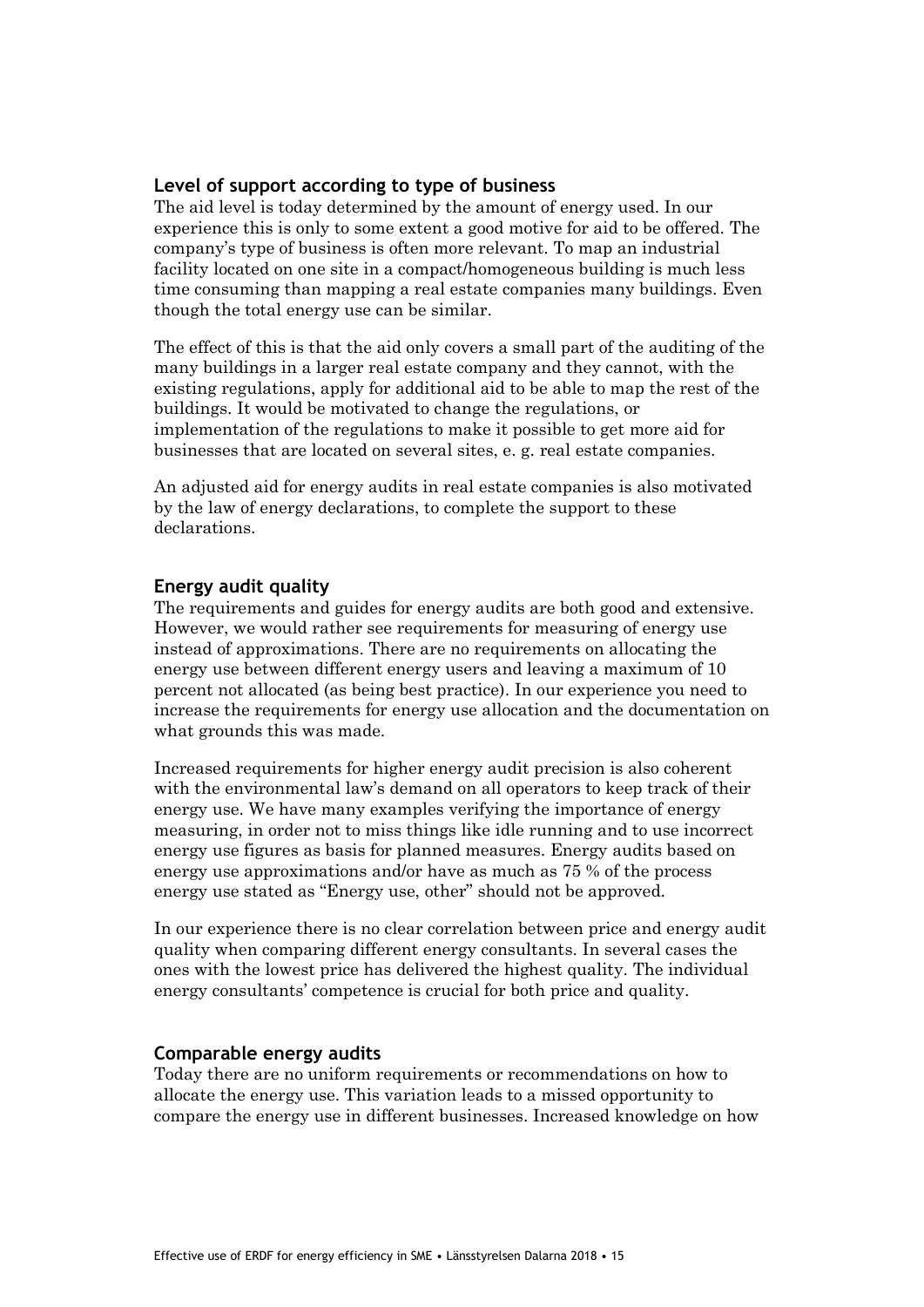much energy our Swedish industries and real estate companies use for different purposes is a valuable basis for research and development. It is also a needed for benchmarking with other similar companies or branches and to obtain key figures.

We would like to see a more standardized way to allocate the energy use and propose the use of the units produced by Linköping University for supporting processes.

| Standard units for allocation of energy use in energy audits: |                     |  |  |
|---------------------------------------------------------------|---------------------|--|--|
| <b>Building heating</b>                                       | Building cooling    |  |  |
| Ventilation                                                   | Lighting            |  |  |
| Compressed air                                                | <b>Pumps</b>        |  |  |
| Hot water                                                     | Internal transports |  |  |
| Administration<br>(only administrative equipment)             |                     |  |  |

For a real estate company, the energy should be allocated on the same units, but there is need for another distinction of what should be accounted as supporting and production processes.

## **Methods to present recommended measures**

Standardization of measure proposals is harder to make recommendations for. A clearly specified list of profitable solutions is a good basis for decision making. The problem is the evident risk of" cherry-picking". Bundling could be a more successful way, when measures are presented as a package (and together with an offer from an EPC provider. This manner is however not possible under the current Swedish regulations if financed with aid. It should be possible to test alternative ways to present measure proposals.

### **Guiding the companies throughout the entire energy auditing process**

To carry out an energy audit is something that most SME make for the first time and there is a big need for support during the process. The set-up of regional energy nodes on the regional energy agencies is of great importance, as they can guide the companies throughout the process.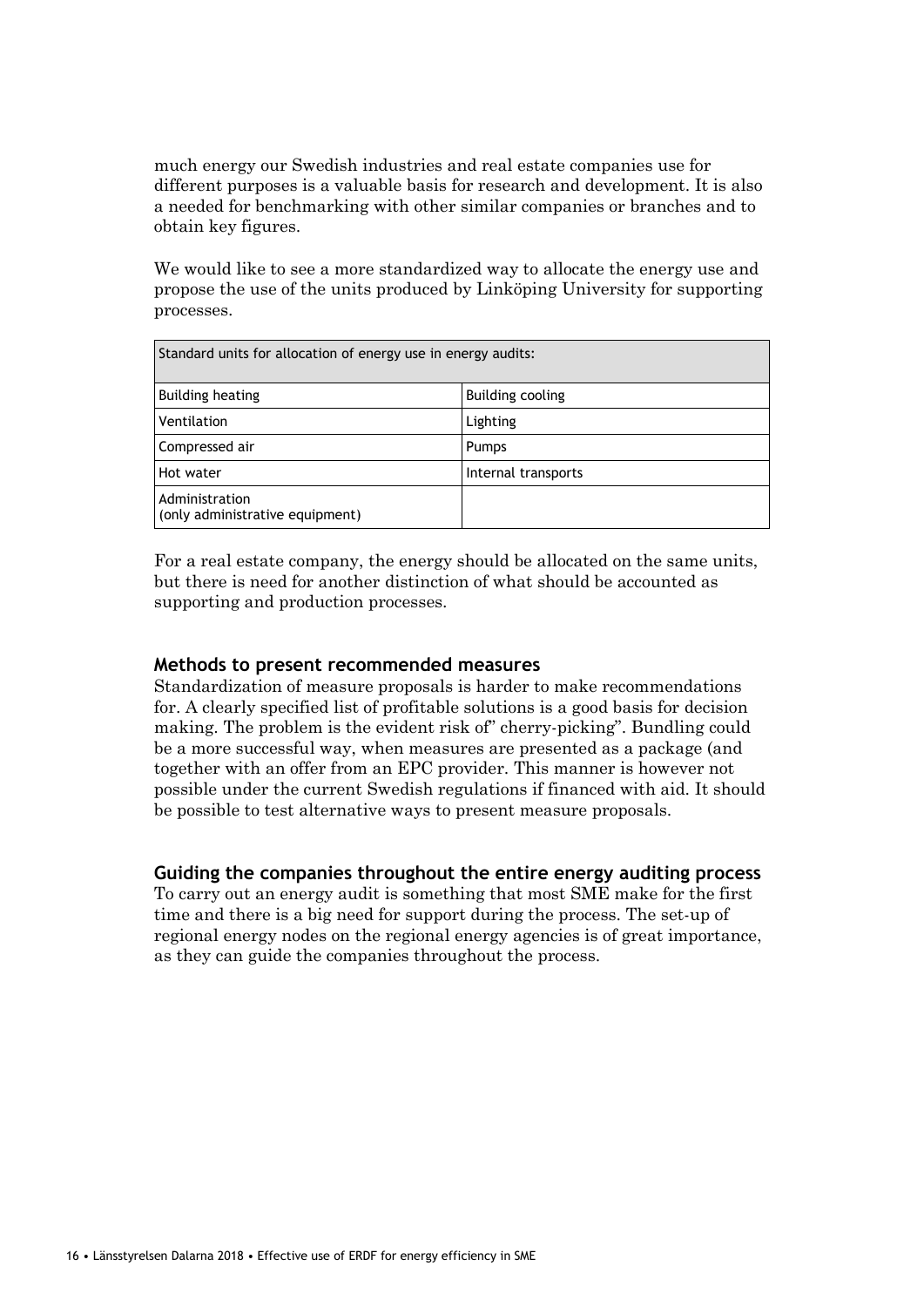## **3.1 Policy recommendations**

- $\triangleright$  Simplify the applications and financial reporting of energy audit aid as much as possible, especially in-kind co-financing.
- ➢ Make it possible also for SME in larger business groups to get energy audit aid.
- $\triangleright$  Take kind of business into account when the level of aid is determined.
- $\triangleright$  Raise the level of the contribution/aid (percentage) for energy audits.
- ➢ Increase the requirements for measurement and allocation of energy use in audits.
- ➢ Introduce requirements for standardized allocation of energy use in audits.
- $\triangleright$  Set a standard for key figures in energy audits to make benchmarking possible.
- ➢ Increase the resources to regional organizations that recruit and help companies to apply for aid and to carry out the audits.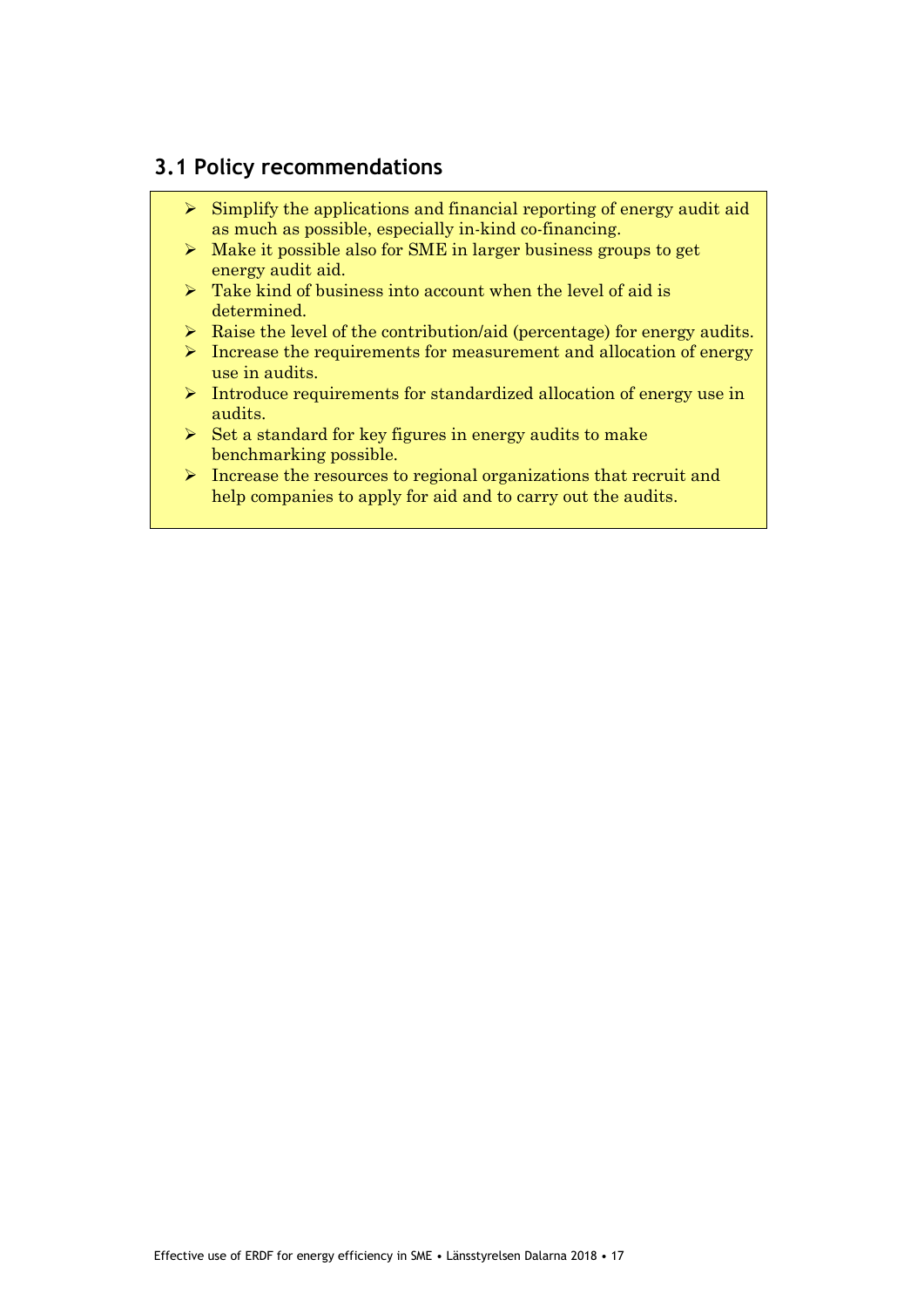# **4 Energy auditing data base**

It is highly motivated to collect and compile the large amount of knowledge generated in all energy audits and to make the data accessible for different purposes:

- Possibility to compile statistics and to generate new knowledge.
- Benchmarking between business categories and individual companies (of energy use and measures)
- Getting more ideas on energy measures for different type of companies and businesses and to find out their profitability when they have been proposed to other companies

The users of such data could be researchers, energy agencies, energy consultants, energy users/companies, energy projects, etc. A data base like this should be financed with public money and could also developed in transnational cooperation. The data base should be administrated by an external actor, preferably close to research environment, as it is important to verify the data quality and to present the energy use in a coherent way. Also, data from measure should preferably be standardized. Experiences, from e. g. Boverket, National board of housing, building and planning, show that gathered data, according to energy declarations of buildings, has limited use if the data quality is not guaranteed.

Standard data regarding proposed energy measures: Measure in short The standard unit the energy saving measure belongs to (or if it is a general measure) Savings in kWh and monetary Cost for implementing the measure Pay-off calculation and optional LCC calculation

Except for this, some basic data from each company can generate much more statistics, key figures, benchmarking and knowledge.

| Proposal for standardized energy auditing data |
|------------------------------------------------|
| SNI code (type of business)                    |
| <b>Production hours</b>                        |
| Number of employees                            |
| Heated building area                           |
| Turnover                                       |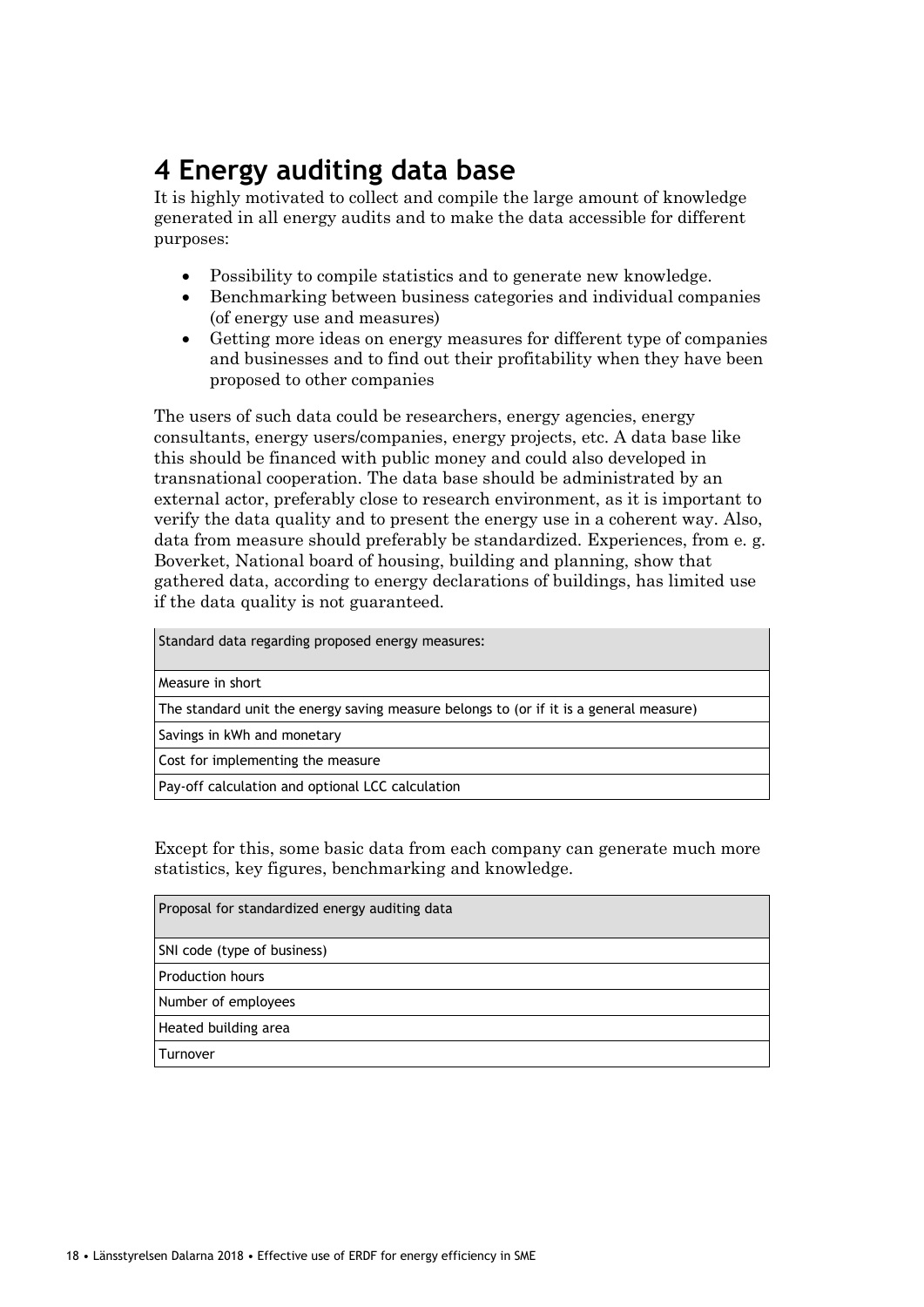## **Key figures**

If the above information is collected, it would be possible to obtain significantly more and more reliable energy key figures, which we see a great need for. However, it requires coordination and that a comprehensive approach is taken as to what data need to be collected in connection with energy audits. Key figures can serve as comparisons at several levels:

## **Benchmarking between companies – total amount of energy use**

Comparisons of this kind are often hard to make because the processes and the conditions differ between companies. However, it is relevant in case there are several similar entities in the same business category, e.g. fuel stations, real estate companies or shops.

Example of key figures:

- MWh in relation to turnover for each business category
- MWh in relation to A-temp for each business category
- MWh in relation to staff for each business category

## **Benchmarking between companies – certain processes**

This can often be more interesting for individual companies. It requires quality assured measurements, standard units and a mutual data base. Key figures have been proposed by Linköping University in the report" Benchmarking of small and medium size industrial companies' energy performance".

- Heating: kWh/m<sup>2</sup> A-temp\*
- Lighting:  $kWh/m^2$  A-temp x h production
- Ventilation: kWh/person
- Compressed air: kWh/produced unit
- Office: kWh/person
- Air conditioning:  $kWh/m^2$  A-temp
- Hot water: kWh per person
- Internal transports: kWh/produced unit

\* A-temp = Temperate building area

To obtain these key figure data the basic data as noted in the section above from every company is needed.

### **Internal benchmarking of total energy use**

For key figures to compare the energy use internally in one company there is of course no need for a mutual data base, but the same kind of data is needed for the mapping. Many manufacturing companies find it hard, or almost impossible, to obtain correct key figures as the kind of production varies. Examples of key figures to compare the internal energy use over time: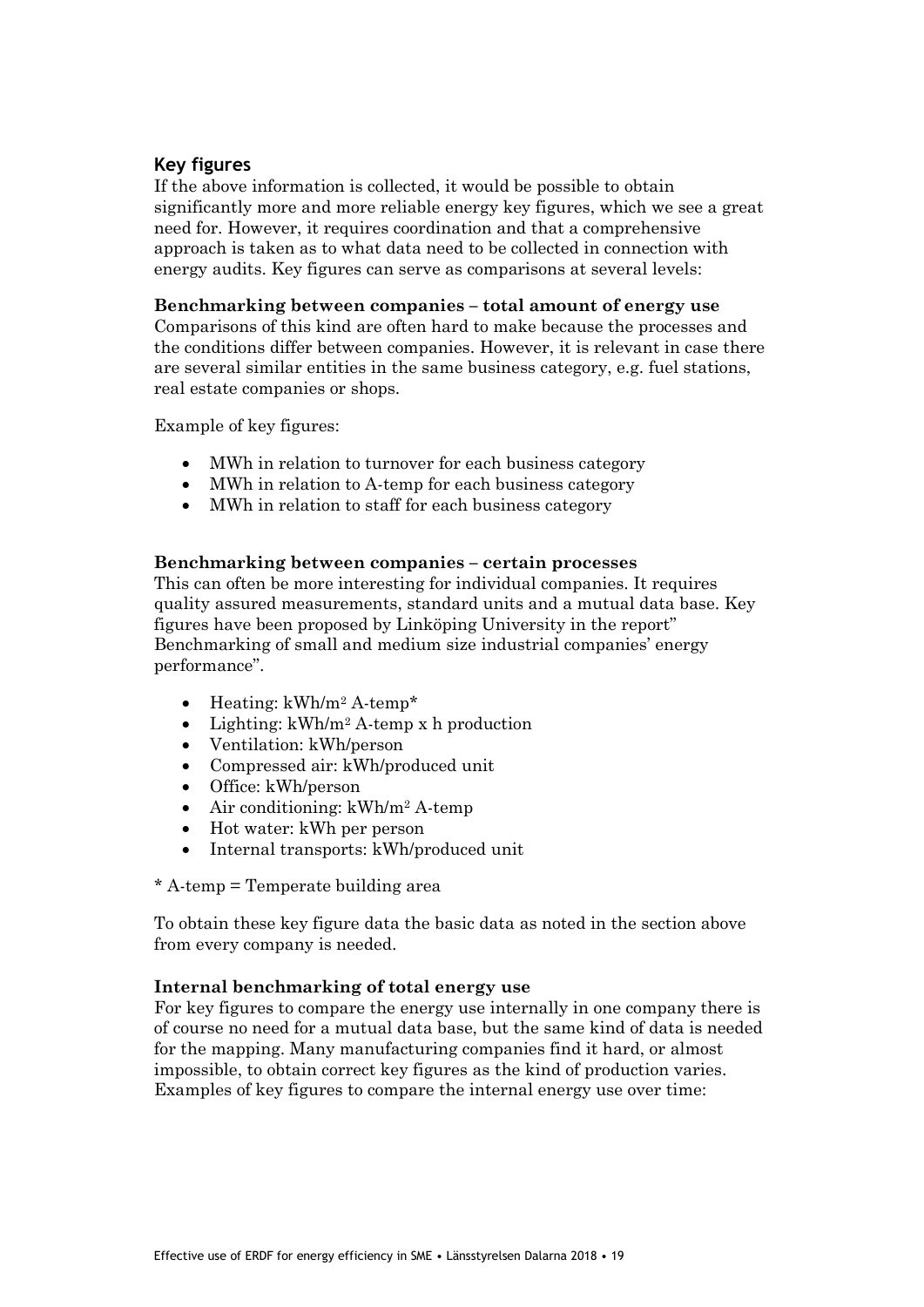- kWh per produced unit
- kWh per hour of production
- kWh per square meter
- kWh per turnover
- kWh per employee
- kWh per volume/weight of raw material

## **Data base development through Nordic Energy Audit**

The County Administration of Dalarna has, in cooperation with Nordic Energy Audit AB, participated in the development to complete this requested data base for energy auditing and key figures. The company, a spin-off from Linköping University has collected data from audits made with support from Swedish Energy Agency and currently has a database with data from 2000- 3000 proposed energy measures. A user-friendly visualization tools has been designed to visualize energy use and other key figure functions making benchmarking possible.

## **4.1 Policy recommendations**

- $\triangleright$  Set up a long-termed financed national data base to compile high quality energy data from audits and to produce key figures.
- $\triangleright$  Use the data base developed by Nordic Energy Audit for regional energy projects.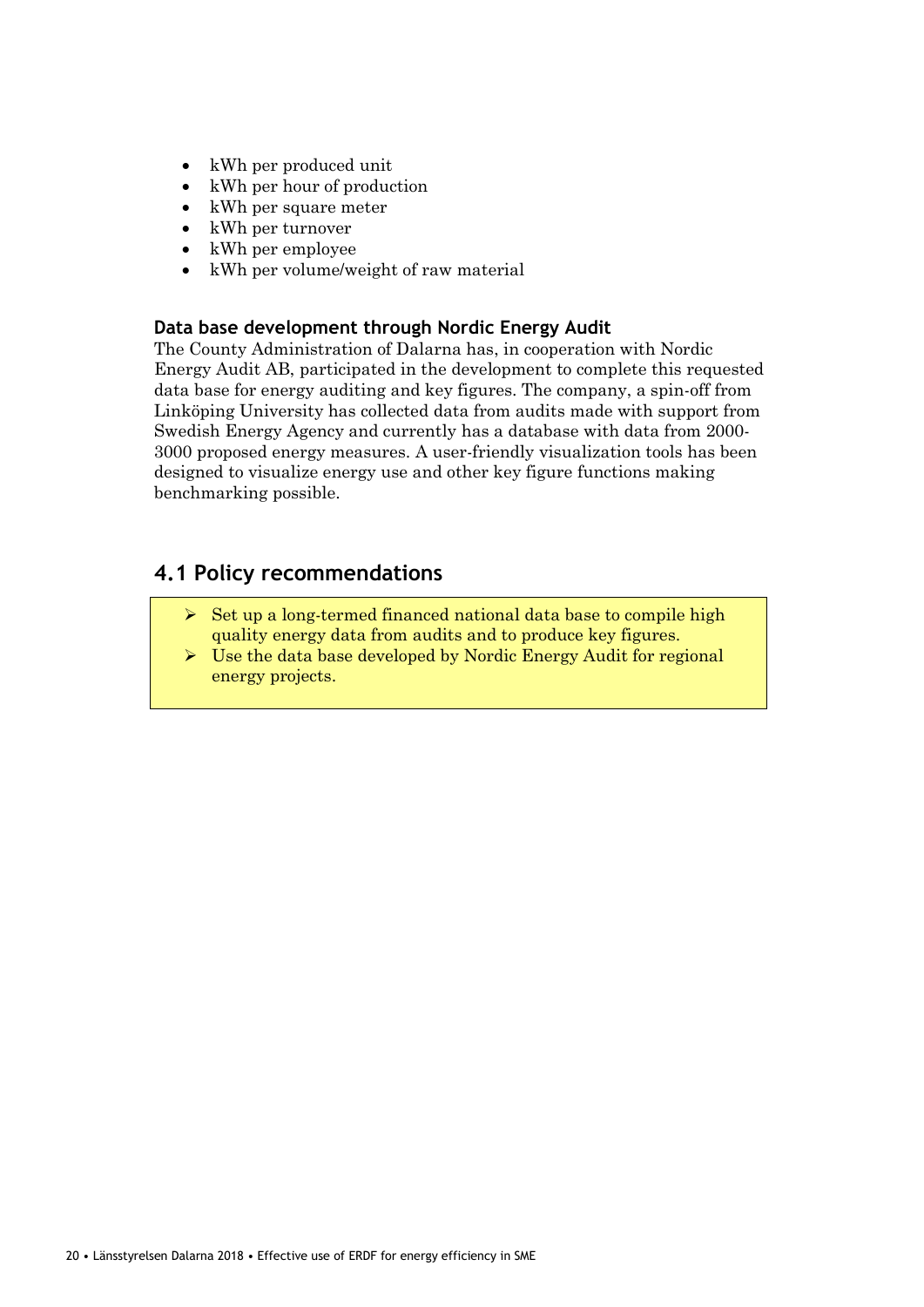# **5 Increase speed and reach further**

The climate threat requires considerable higher speed in the energy efficiency work. With the current speed it will take a long time before all companies in Dalarna have an energy audit and an action plan. In our experience the most important starting point is the energy audit, making it necessary to conduct hundreds of energy audits in Dalarna in the years to come.

To reach the energy targets there is great need for:

- Inspiring more companies to make energy audits
- Find faster energy auditing methods
- Find cheaper ways to make energy audits

At the same time, the core quality of the energy audits needs to be higher rather than lowered. This might seem as an impossible equation, but according to our experience it is actually possible to achieve. Listed below are examples on how to make this happen.

## **5.1 Support to projects and groups of companies**

Instead of aid to individual companies' energy audits that require plenty of administration, more support should be given to projects that involves more than one company. The projects get a joint administration for accountancy of company aid activities but will be much less time-consuming per company for all involved parties.

#### *One example:*

50 companies apply for  $\epsilon$ 2000 energy auditing aid, totally  $\epsilon$ 100 000. The administration of this aid, including support from the county board or energy agency, in combination with the companies' own time and the time used at Swedish Energy Agency, would cost around  $\epsilon$ 150 000. A total cost of  $\epsilon$ 250 000. If a project is granted  $\epsilon$ 250 000 to help 50 companies to make energy audits the administrative work could be cut in half and each company can get an energy audit of  $\epsilon$ 3500. And, most importantly, the focus will be on energy issues, not on administration.

## **5.2 Support to different business categories**

One of the most effective ways to carry out more energy audits, at a lower cost and in the same time with a higher quality, is the public support to different business categories for energy audits and implementation of measures. This method has been tested in pilots by The County Administrative Board of Dalarna with good results, documented in the report" BEE-Branschvis energieffektivisering", Länsstyrelsen Dalarna 2015.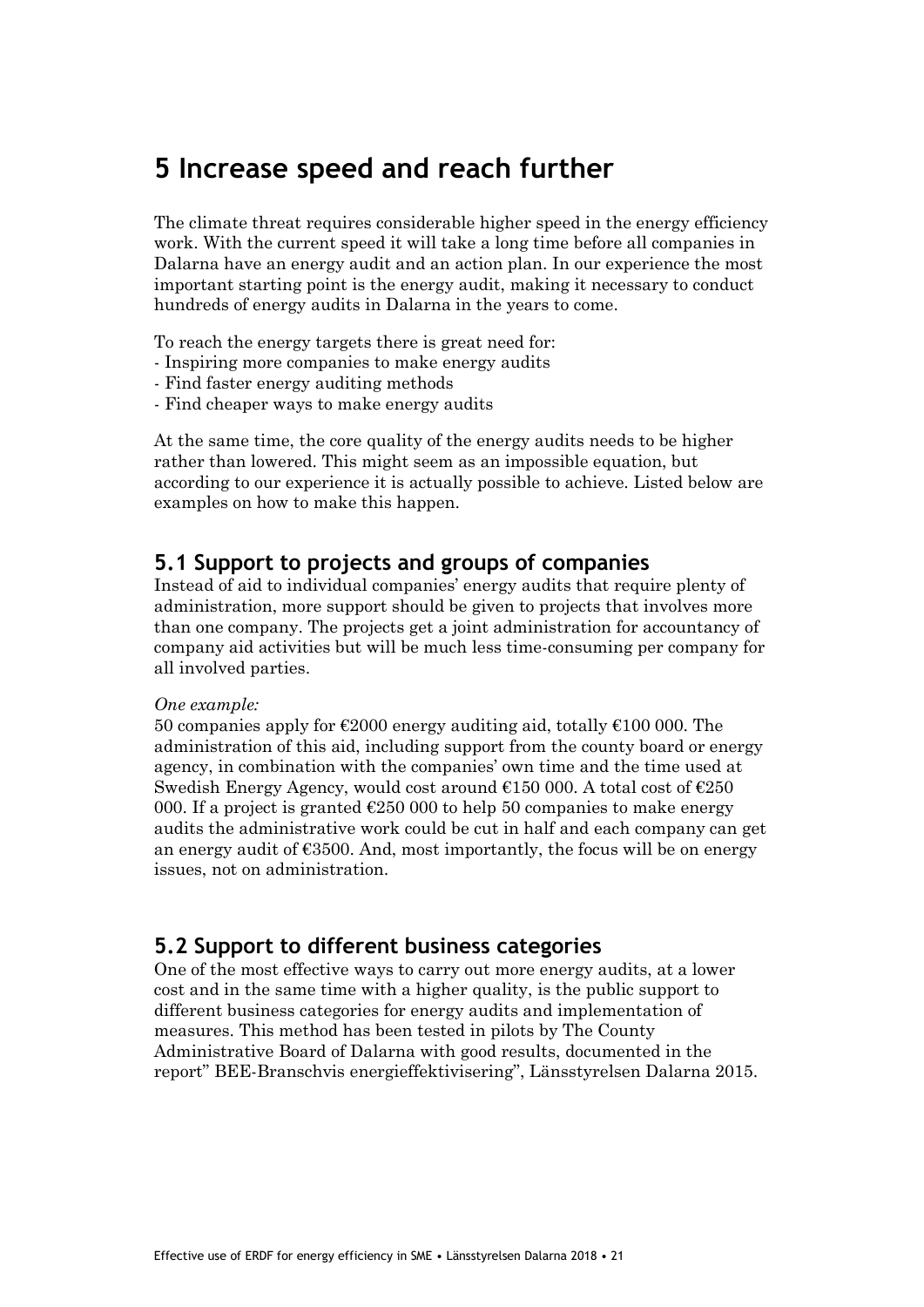The evaluation of the project shows that the amount of public money spent per saved kWh amounted to  $\epsilon$ 0.021.

Experience shows, among other things, the following benefits:

- The companies tend to be more interested to take part in energy projects if there are customized offers for their individual branch and their colleagues participate (group pressure, interesting to meet fellow colleagues and the sense of being up to date on the market).
- The cost of energy audits significantly reduces when a consultant can be procured to make multiple mapping of a similar nature and in the same geographical area (reduced travel, increased rationality)
- The quality of energy audits increases when a consultant makes several energy audits of the same kind of business (the work is speeded up, the consultant can build up specific branch skills, identify more energy saving measures that can be added to previous reports).

There are several examples of business categories and groups of SME companies in Dalarna estimated to have an energy use over 300 MWh annually, that we not yet have reached. The cost effectiveness and the quality enhancement would benefit from coordination of energy auditing.

A joint procurement of energy audits could be done for example for bakeries, wood industries, print shops, car retailers, food markets, petrol stations, hotels, restaurants, health care center, bus companies, mechanical workshops, real estate companies and condominiums.

For many of these energy auditing cost could be lower than  $E1500-2000$  per organization (provided that the most cost-efficient methods described in this chapter is used). For the real estate companies the cost is slightly higher. In total, it would amount to about  $\epsilon$ 1 million to perform energy audits in the remaining SME in Dalarna.

#### **Branch organization cooperation**

As projects are time limited, energy work needs to be ongoing through a systematic approach by the companies after an energy audit have been done. The County Administration of Dalarna has tried to start cooperation with branch organizations to give them the lead in knowledge and results over time and thus contribute to continuity. The problem has been that the organizations seldom are staffed for this kind of role and the projects need to finance extra branch organization resources. There are also examples where the companies compete in the same branch and do not want to participate in mutual energy work. In these cases, there is a need for even more divided energy cooperation levels instead of a whole branch. Even if the branch organizations should get more resources to administer and lead the energy work within its branch, most of the organizations are national.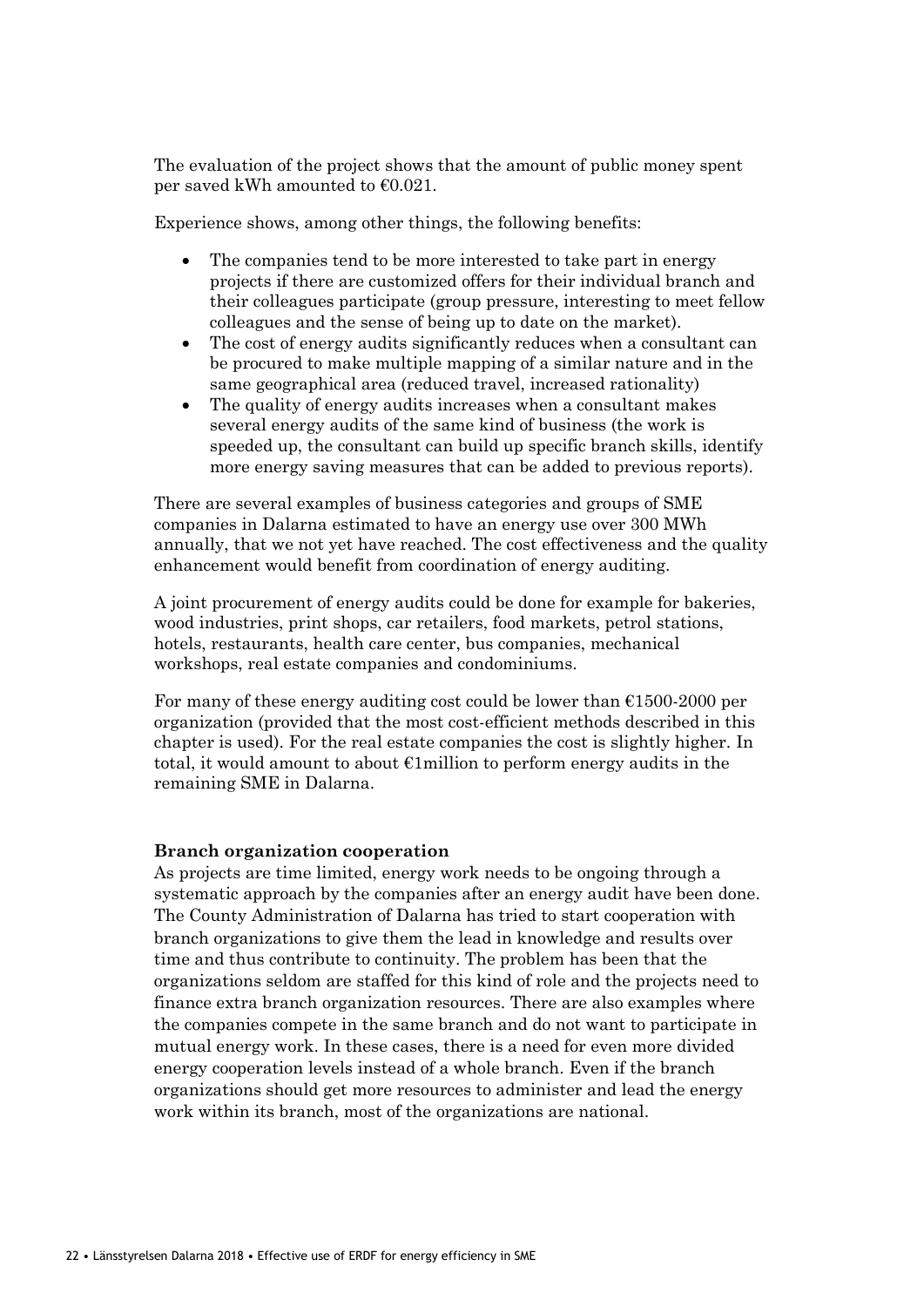We find it necessary to exploit the possibility of large-scale investments in energy auditing by initiating collaborations with different business categories, but this co-operation usually needs to be initiated at national level.

## **5.3 Auditing based on general knowledge**

Another way to simplify and lower the energy auditing cost is to use general knowledge regarding companies with similar business in combination with site visits as a starting point. This can be made if we have a data base with lots of data from energy audits previously performed at similar companies.

Using the large amount of data regarding estimated and proposed measures can reduce the time for energy audits and increased quality of data. The time needed to find out measures can be reduced when earlier estimations can be used. Comparisons with previous proposals can contribute to accurate estimations.

The County administration of Dalarna suggest a pilot project with accessible data bases (se previous chapter "Energy Auditing Data base") to develop methods for more rational energy audits based on general knowledge in combination with site visits. The aim should be to find methods for largescale energy audits in companies that haven't done them.

## **5.4 Environmental inspection**

The Swedish Environmental legislation, Swedish environmental code, require all businesses to save energy and primarily use renewable energy. The business owners must have knowledge about their own energy use and a systematic action plan for carrying out of reasonable measures.

To reach full complicity within the energy work also the inspection according to the legislation must be strengthened, not least in companies that do not start energy work at their own initiative. This require inspectors' increased energy competence. For a fair and business friendly inspection the environmental inspection must be performed with similar starting points in order not to impose requirements on companies that are dependent on individuals.

Increased speed in companies' energy work and implementation of energy audits require increased resources for inspections under the Environmental Code. Environmental supervision is also the only way to guarantee 100% implementation and should be strengthened within the European Community.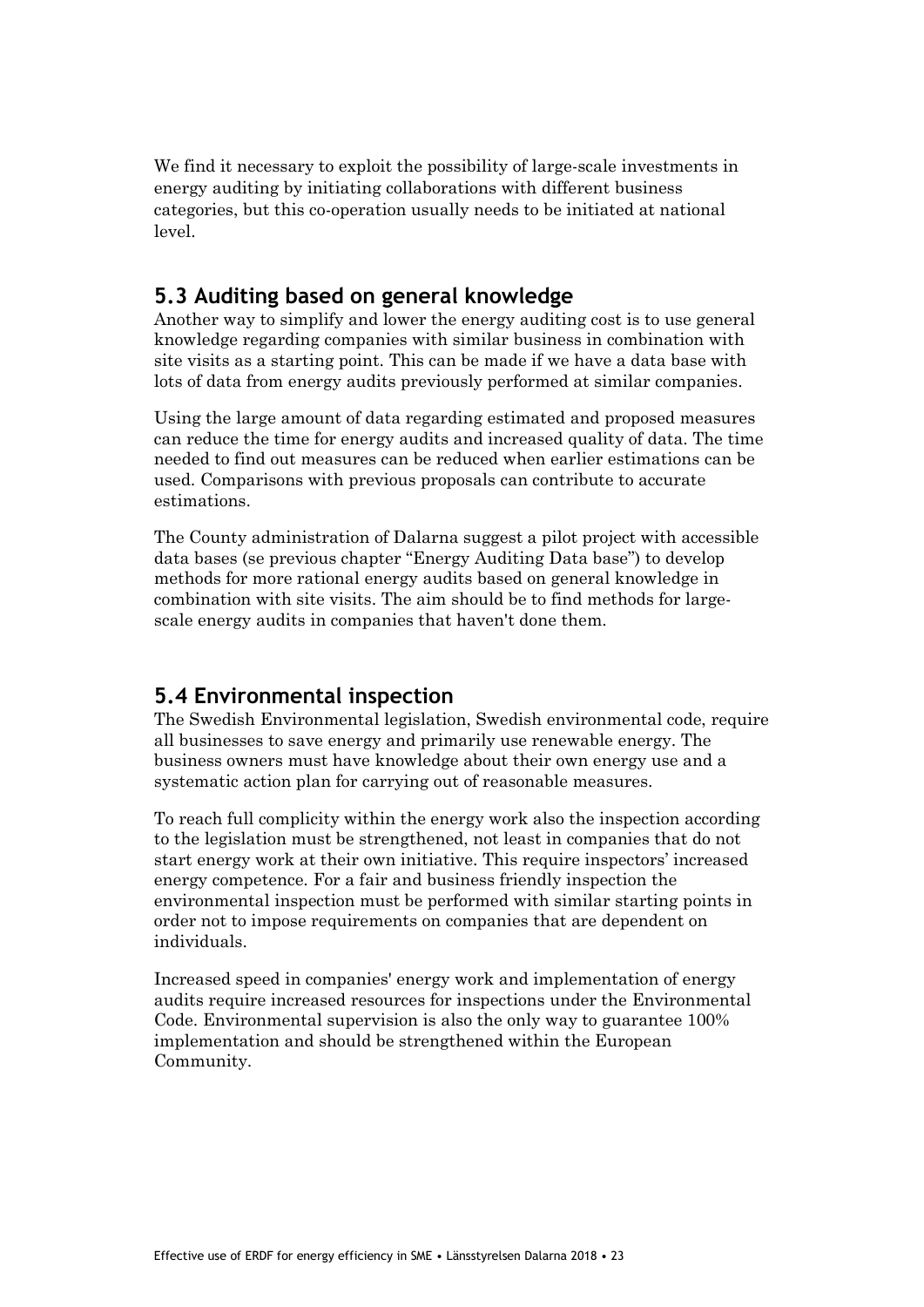# **5.5 Policy recommendations**

- ➢ Support energy auditing projects that involve groups of companies.
- ➢ Develop branch projects and cooperate with branch organizations.
- ➢ Make pilot projects for more cost-effective energy audits based on general knowledge of previous proposed energy measures in combinations with site visits.
- $\triangleright$  Enhance the environmental legislation and its implementation by increasing the resources and the speed of environmental inspections.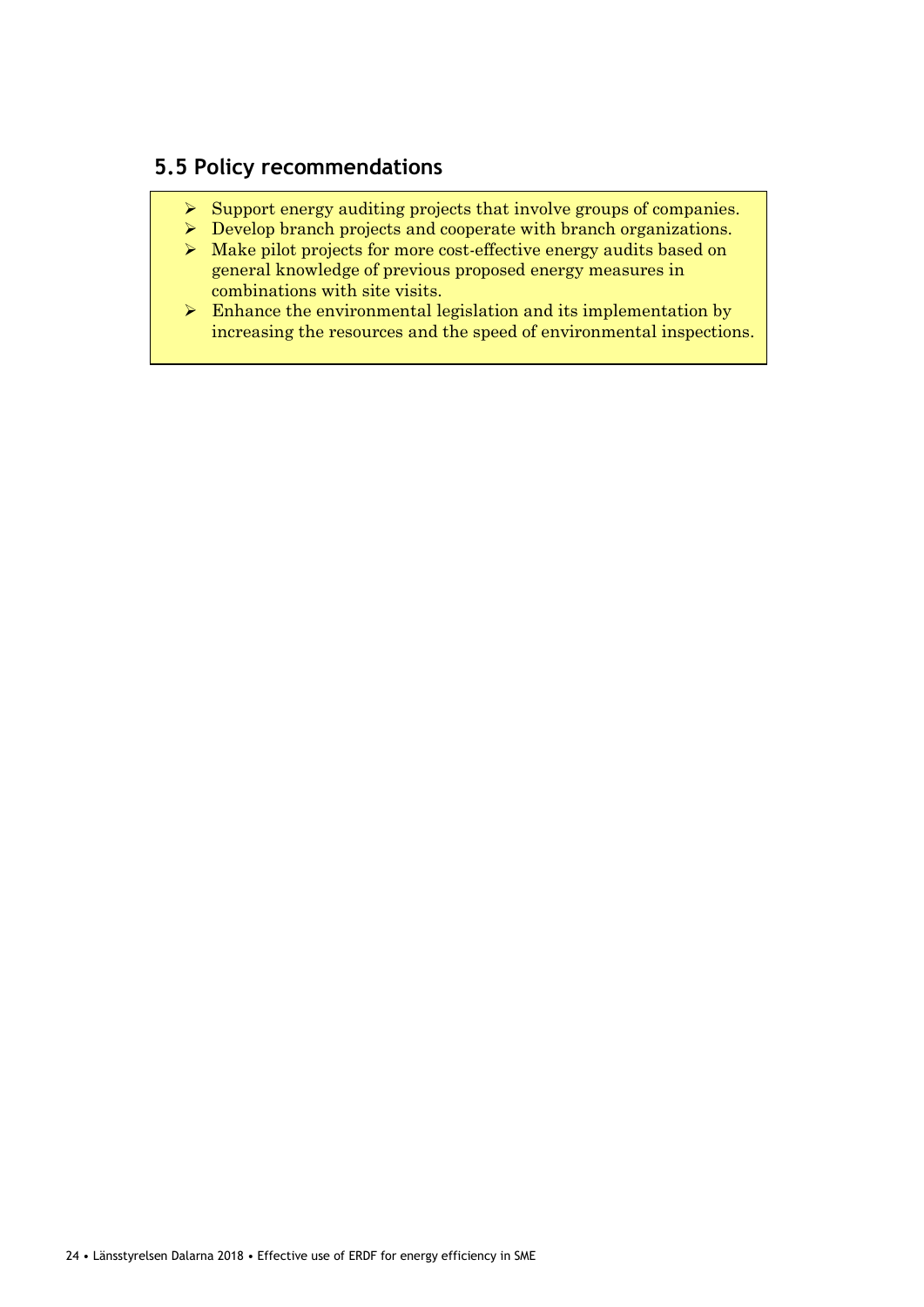# **6 SME networks**

The County Administration of Dalarna has during 2015-2018 in cooperation with Swedish Energy Agency run five networks with SME companies that are high energy consumers. It has been a national project financed by the European Regional Development Fund. The project incentive was to achieve energy efficiency by exchanging experience and through support from experts. The project is the Swedish Energy Agency's largest energy efficiency project for SME with a budget of  $\epsilon$ 4.7 million for 40 networks in the country.

## **6.1 Recruitment of companies**

A total of 31 companies were recruited to the networks in Dalarna. They were organized to achieve maximum value from experience sharing and to avoid unnecessary travels. It resulted in four industrial networks, according to their geographical position and one real estate company network.

Thanks to previous knowledge of energy use in different companies in Dalarna, we could establish a target list that meant that approximately 60% of companies were in favor of participating. Compared with the recruitment of previous energy projects, we can note that in recent years, companies have achieved a much higher energy awareness and have already started to take energy actions.

The most common reason for declining the offer to participate in the networks has been:

- 1. The companies have already a systematic energy work and most of the measures have been carried out.
- 2. The companies think that their energy use is low and are therefore not motivated to participate.
- 3. The companies are interested, but lack time and resources to participate.
- 4. The company rents its premises and does not think that it is possible to persuade the owner to participate.
- 5. The company lacks interest for energy.

The major reason for the company recruitment success in such short time depended on the facts that it was marketed as branch efforts and we could refer to previous success stories. We also stressed the fact that the companies can determine how many years they want to participate in the network. The most persuasive argument for the companies was the offer of a large amount of consultancy hours.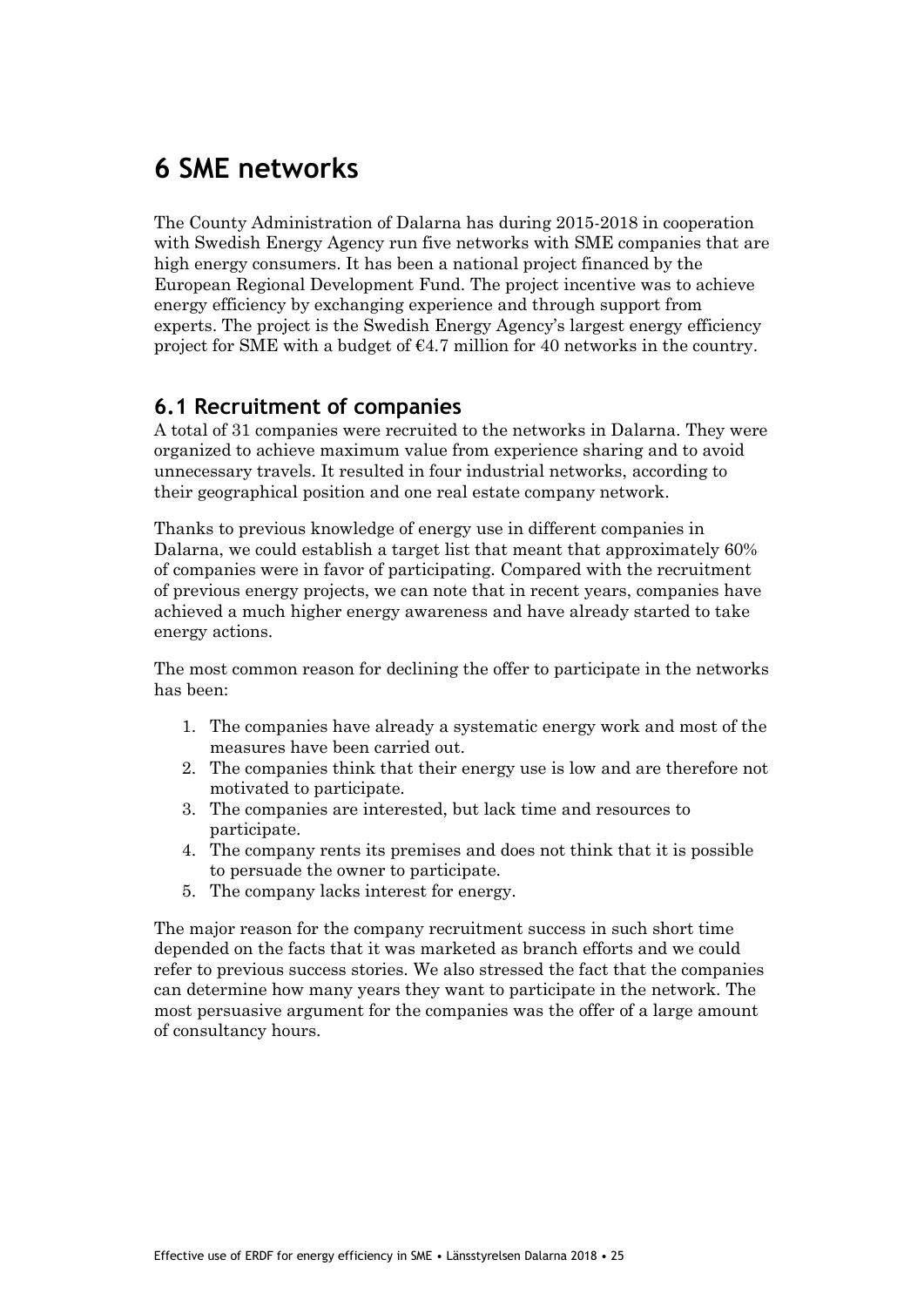## **6.2 Implementation**

The Swedish Energy Agency has been lead partner with regional coordinators for county boards and energy agencies in charge of regional implementation. Coordinators have built up good relations with the companies and supported them throughout the project phases.

The participating companies had to sign a participation agreement, in which the parties' commitments were regulated. The companies committed to attend to three network meetings a year, to make an energy audit, to implement energy targets and energy policy. They also had to pay an annual fee of €1000 plus taxes. Participants received 150 hours from energy experts plus support from the coordinator. The agreement runs with three months' notice.

## **Evaluation**

A signed agreement between the participating parties can be beneficial as it involves an active position to take part in the network and it creates clarity about resources and expectations. However, it requires that as little administrative work as possible.

The participation fee of  $\epsilon$ 1000 annually was as expected no recruitment obstacle since the offer was beneficial. The fee makes it necessary for the companies to take a stand each year weather they find it valuable to continue and make hesitant companies to exit faster from the project. A single start-up fee would have been preferable if you want to keep the companies in the networks.

## **Energy audits**

The companies' first activity was to perform an energy audit. The project contributed with help throughout the entire process and to purchase, carry out, approve and report the audit. Procurement of energy consultancy was coordinated by the networks.

A total of 620 energy measures were proposed for the 31 participating companies. 85 % of the energy measures regarded operation maintaining and service, 15 % regarded investments.

## **Energy efficiency potential**

## **Energy saving potential**

The average energy use in the participating companies is 3400 MWh annually. 4900 MWh for real estate companies. In both cases there is a large span between individual companies.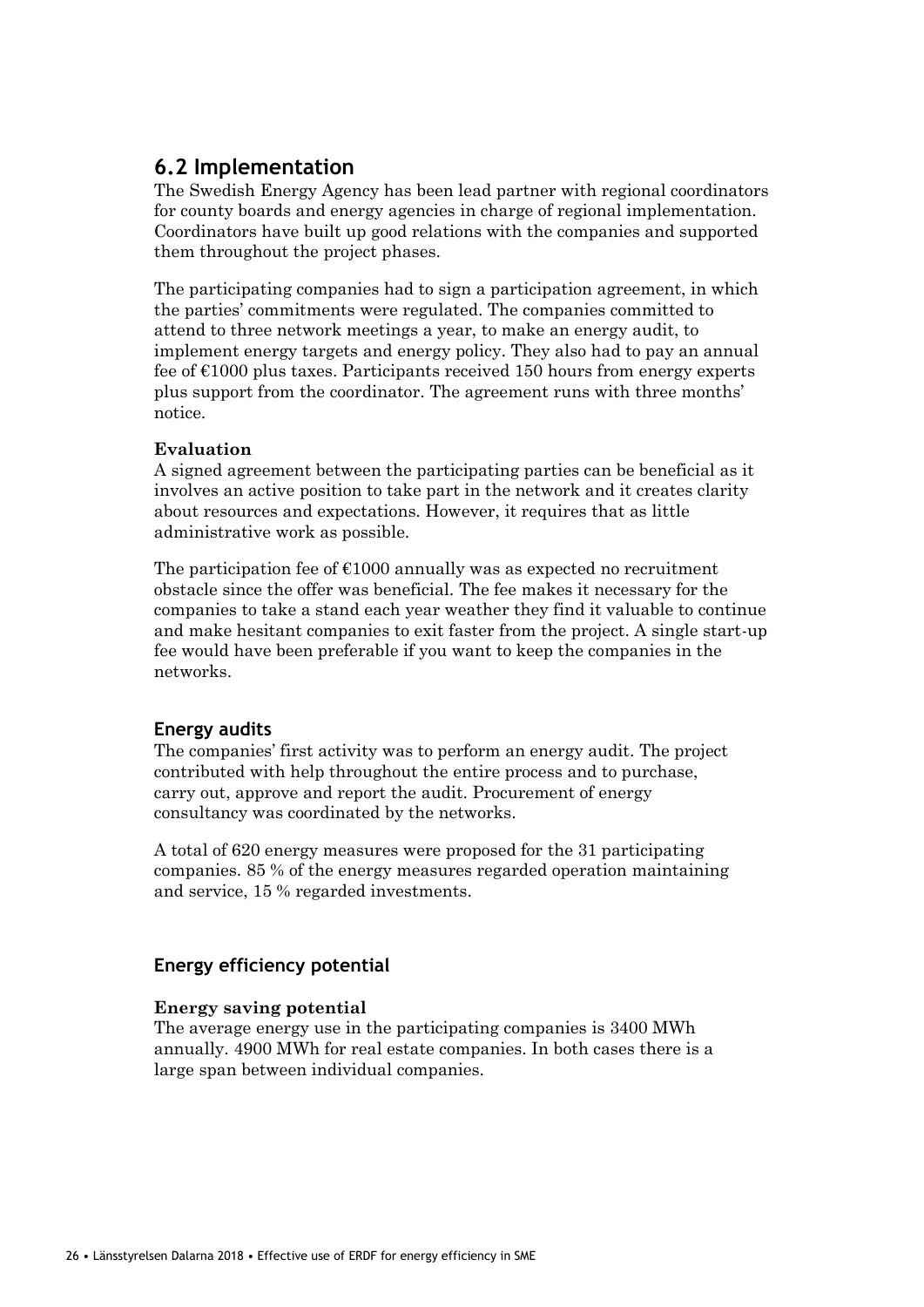|                          | Average                   | Average            | Energy use in relation to |
|--------------------------|---------------------------|--------------------|---------------------------|
|                          | <b>Turnover</b>           | <b>Energy use</b>  | turnover                  |
| Mechanical<br>industries | €9.5 million<br>/annually | 2 900 MWh/annually | 30 MWh/€ 100 000 turnover |
| Wood industries          | €4.1 million<br>/annually | 4 000 MWh/annually | 97 MWh/€ 100 000 turnover |
| Real estate              | €3.6 million              | 4 900 MWh/annually | 136 MWh/€ 100 000         |
| companies                | /annually                 |                    | turnover                  |

A comparison between turnover and energy use in different industries show that that the real estate companies have the largest energy use. The fact that the wood industries use more energy than other industries is due to the large amount of wood chips combustion. The comparison also show that real estate companies have the highest energy costs also in relation to their turnover. This supports the projects' conclusion that real estate companies are the most motivated for active work with energy issues.

The total energy use, as mapped by the networking companies, amounts to just over 128 MWh. The project has identified and proposed energy efficiency measures leading to 19 000 MWh energy savings, equal to 14.7 %. However, many of identified measures are not economically profitable.

### **Energy saving results**

It is hard to measure energy efficiency in percentage. There are many uncertain factors on how to compare different years, what should be measured and there is a need for a definition of energy efficiency in relation with production volume. As changes in production volume could not be followed up, the data cannot be converted to energy efficiency.

The companies say that they, as a result of the project, plan to carry out measures that amounts to 15 100 MWh of energy savings, that is 11.7 % of the current energy use. Furthermore, the project has led to  $\epsilon$ 3.2 million energy efficiency investments. Another  $\epsilon$ 6 million worth of energy investments are planned.

### **Evaluation**

Energy savings of 11.7 % is less than in earlier projects. In our experience the energy issue awareness has increased during the last years and there are nowadays few companies that have not made measures, something that is very positive. It also leads to a decreasing savings potential.

The project cost to achieve results has amounted to around  $\epsilon$ 0.1 in public funding per saved kWh.

One public euro has generated 18 euros in private funding.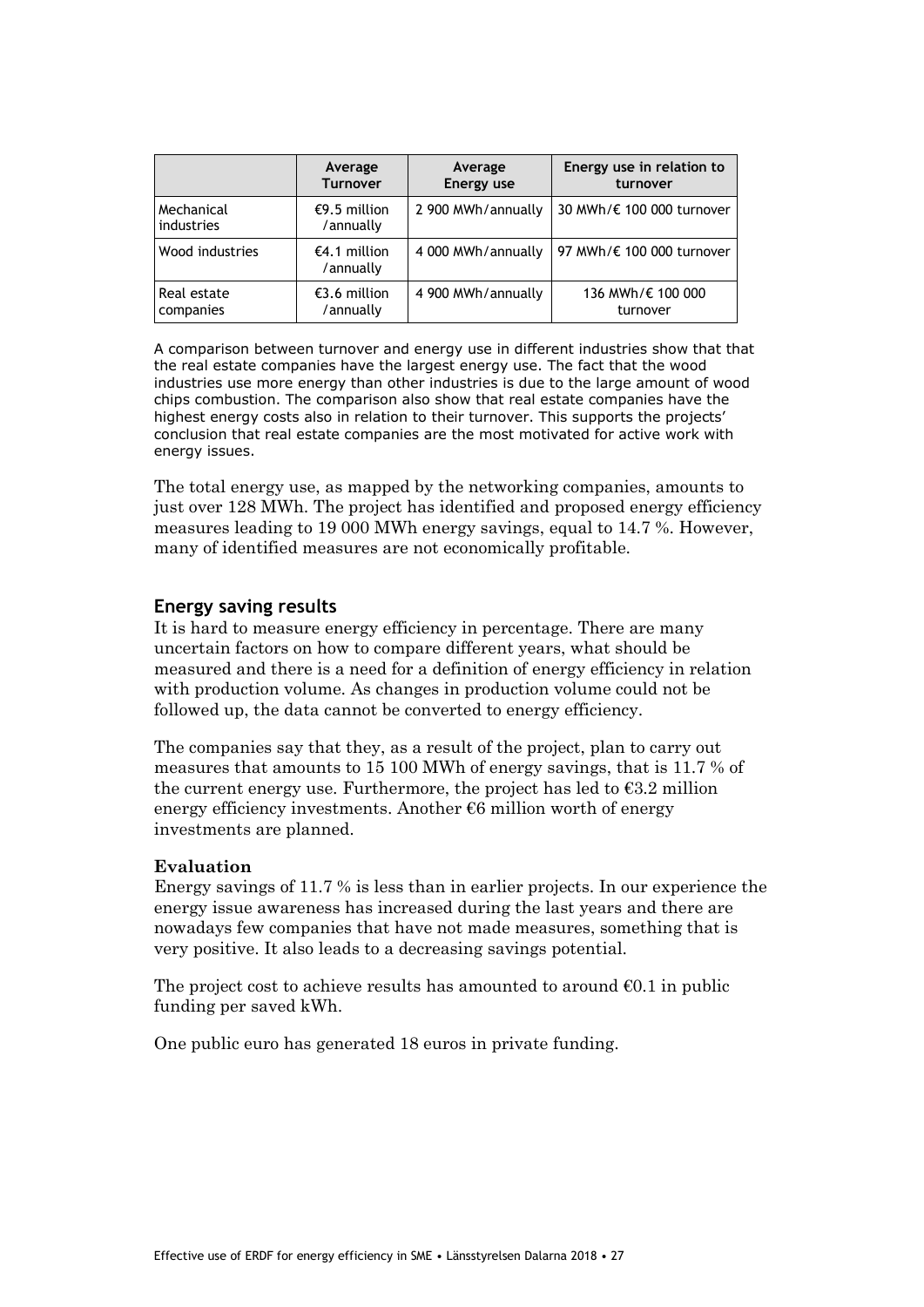## **Energy expert's consultancy aid**

Enterprises in the networks have had access to more than 150 hours from the energy expert in individual support for technical assistance and the introduction of systematic energy work.

## **Evaluation**

The strength of the project has been the companies' access to expert support, also after the energy audit has been done, as it is usually necessary to carry out further studies before decision making. Often alternative solutions have been presented, or the proposed solutions need to be studied more deeply to provide the company enough facts for decision making. To avoid application for supplementary aid it has been very valuable to be able to offer expert support within the project. Around 30 % av the available hours were used so the conclusion could be that a network needs around 50 hours of expert support per participants after a complete energy audit.

The supporting expert need to be the consultant who has carried out the energy audit in order to keep the process together and to avoid the need to build up relations with multiple experts.

### **Energy management**

One of the main project goals has been to support SME in long-term systematic energy management, something that easier if the project runs for several years. Therefore, there has been a requirement for the participants to implement energy targets, energy policy and an action plan.

### **Evaluation**

The concrete task for companies to implement energy targets, energy policies and action plans have been positive to make the work systematic and action oriented. So far, we have not experienced any interest in applying ISO 50001 energy managing system from SMEs, simpler systems are needed although using the same methods.

### **Networks**

In Dalarna each network has met 5-6 times during the active network period in a year and a half. There have been lots of participants and the seminars have included training, rewarding discussions, exchange of experience, homework, pear reviews and planning of the next step, etc. Network meetings have taken place at the participating companies, taking turn being the host. Some common goals for the networks were never put in place, as companies did not perceive it as relevant.

For 70 % av the SMEs the CEO has been the network representative, 25 % have been production managers and 5 % energy/environmental managers.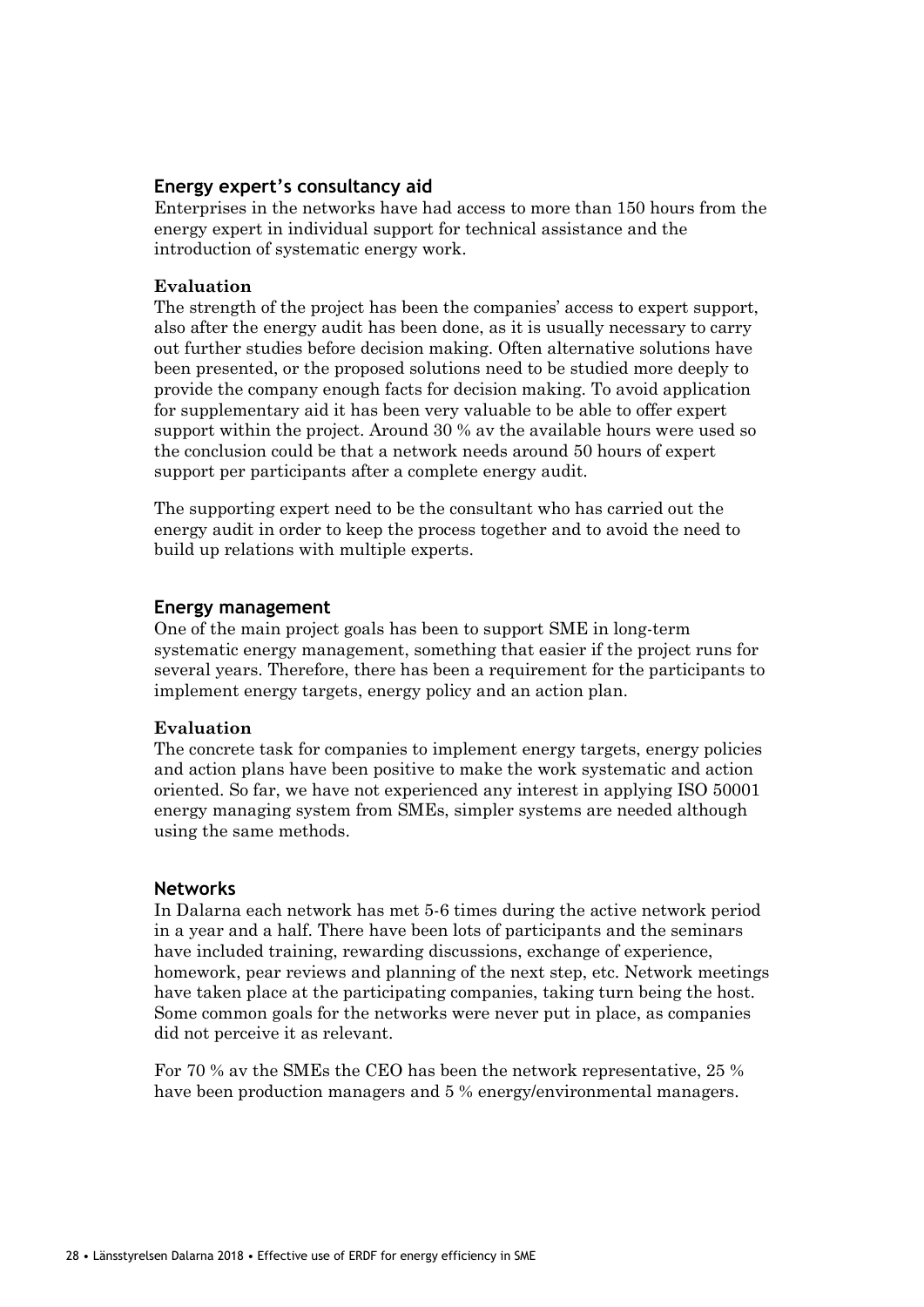### **Evaluation**

We see the need for strong support to achieve a continuous successful energy management and to make this process easier there is a need for external support for the auditing, planning and systematics. The project's coordinators and energy experts could give this support, but according to our experiences it does not rely on SME cooperation. The advantage with mutual meetings is to be able to add extra inspiration, exchange experience and get more tips. They can also serve as milestones for performed actions and other reports.

In practice, one cannot argue that the project created a network of companies. The definition of network is companies with business relationships, which is difficult for public actors to create and need to build on other needs than just the energy issue. The groups formed in the project are rather to be corporate groups that participated in the same process, with the main relation to coordinators and experts. We see no problem in this, the main thing is that projects deliver benefit to their target group and when companies do not see the benefits of continued joint work, it should be terminated.

More branch-oriented groups are more easily developed into real networks.

## **6.3 Continuation**

## **The industrial networks**

The SME in the industrial networks were satisfied and done with their project participation and decided to terminate their membership after two years. The network project has resulted in an energy audit and an action plan for planned measures. Several measures have also been implemented. Through network meetings, companies have gained more motivation and knowledge in their energy work. Technological solution seminars have also been carried out

To keep full steam ahead these companies now need a renewed contact to move forward and as a reminder for implementing planned measures. So far, the energy audit results show that many SMEs have actions with a bit too long pay-back time to make them eligible to carry out. More profitable measures have to a large extent already been introduced and investment aid is a mean to go further.

### **The real estate network**

The real estate network has been more far-reaching in its work as it is a part of the real estate core business. The network exchange has been very active, and a continued cooperation was requested so this network lives on.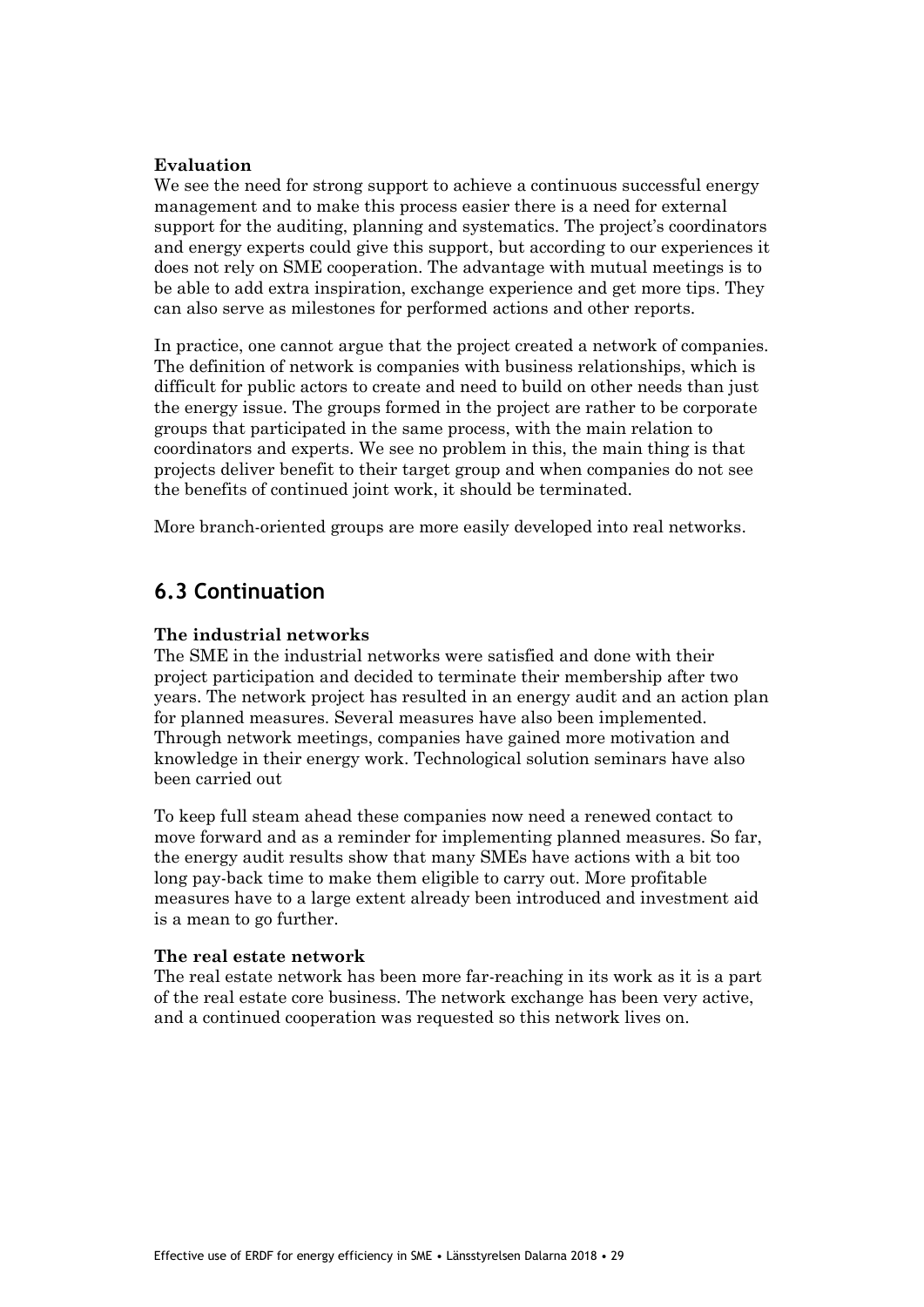# **6.4 Policy recommendations**

- $\triangleright$  Continue to support different business categories in their energy work, but use the experience gained when new efforts are planned.
- $\triangleright$  Use the companies' real needs as a starting point and avoid to large national projects unless a "bottom-up" perspective is possible.
- $\triangleright$  Offer energy experts, making both energy audits and giving technical assistance for further studies.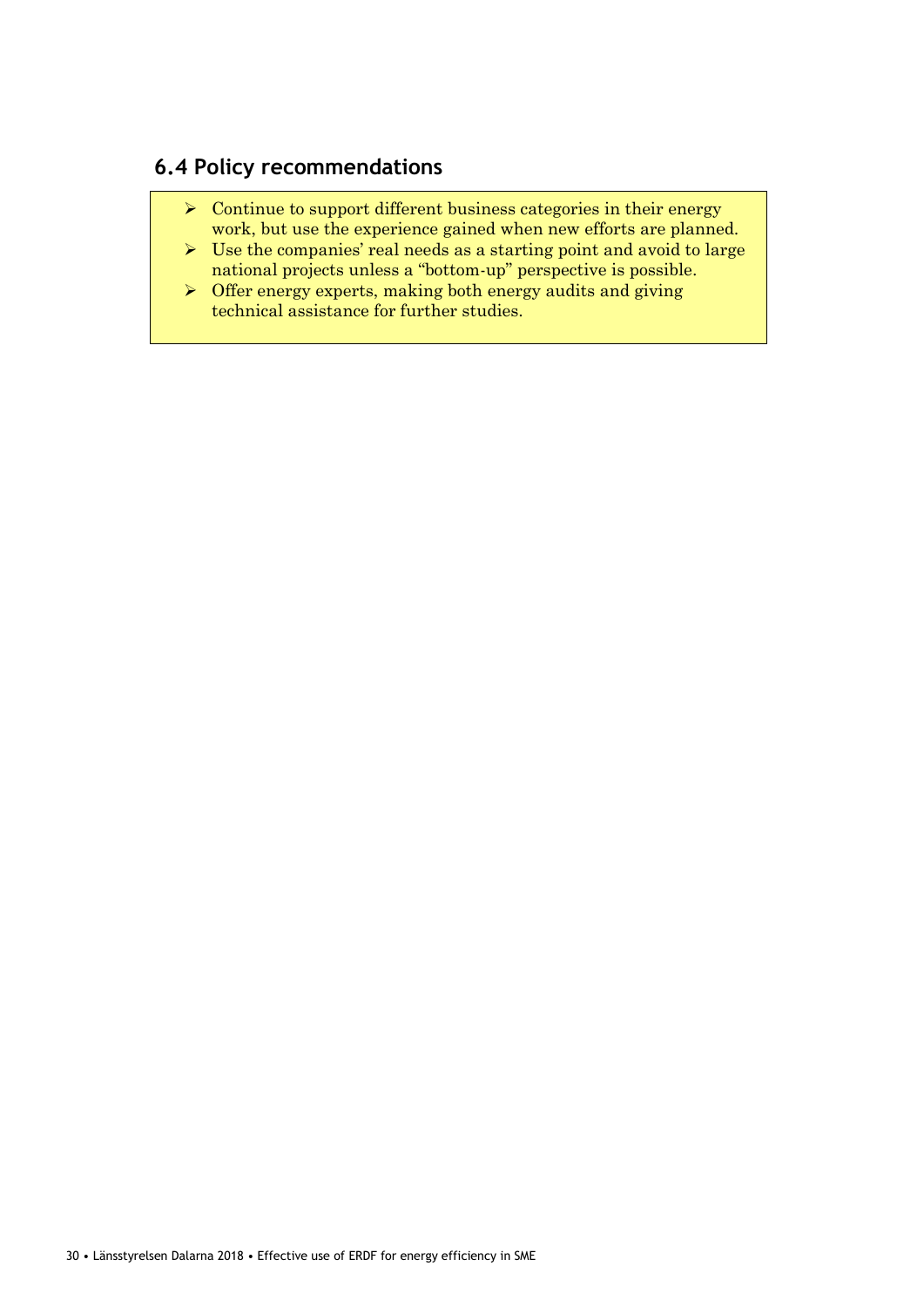# **7 Aid to environmental studies**

The Swedish Energy agency offers aid to environmental studies ahead of investments in SME. The financing is made with funds from ERDF and the county boards guide the companies in applying for the funding. The initial requirement is an energy audit performed by the applicant. Aid is granted with 60-70 % of the total cost (level is determined according to needs).

The SMEs that were helped by the County Administrative Board of Dalarna to apply for aid have received €5000-25 000 for technical studies to produce basis for investment decisions. The studies have been made by the energy consultants who previously made energy surveys and built up trust with the SME.

## **Administration evaluation**

The aid application and report processes are similar to those for energy audits but requires a somewhat comprehensive administration to report. It has been an advantage that the SME have done this recently when reporting the aid for energy auditing and thus know how it is made.

To simplify and give concrete support during the entire application, implementation and reporting is vital to keep the aid interesting.

### **Aid evaluation**

In our opinion environmental studies is a natural continuation of energy audits. Many times, it is the heaviest investments, with the greatest energy saving potential, which is not studied enough as it would need too much resources in the audit. To achieve investment decisions, aid like support for environmental studies and further technical assistance is needed.

All participating companies has planned to make the studied measures. We estimate that one third of the companies would not have proceeded with the plans without the aid and one third would most likely proceed anyway, but it would take longer time.

We think that there are strong incentives to use the aid also for start-ups when e. g. planning for energy effective new buildings or processes (without previous energy audits).

## **7.1 Policy recommendations**

- Continue to give aid for environmental studies
- ➢ Include, if possible, aid also for start-ups to make new energy efficient investments.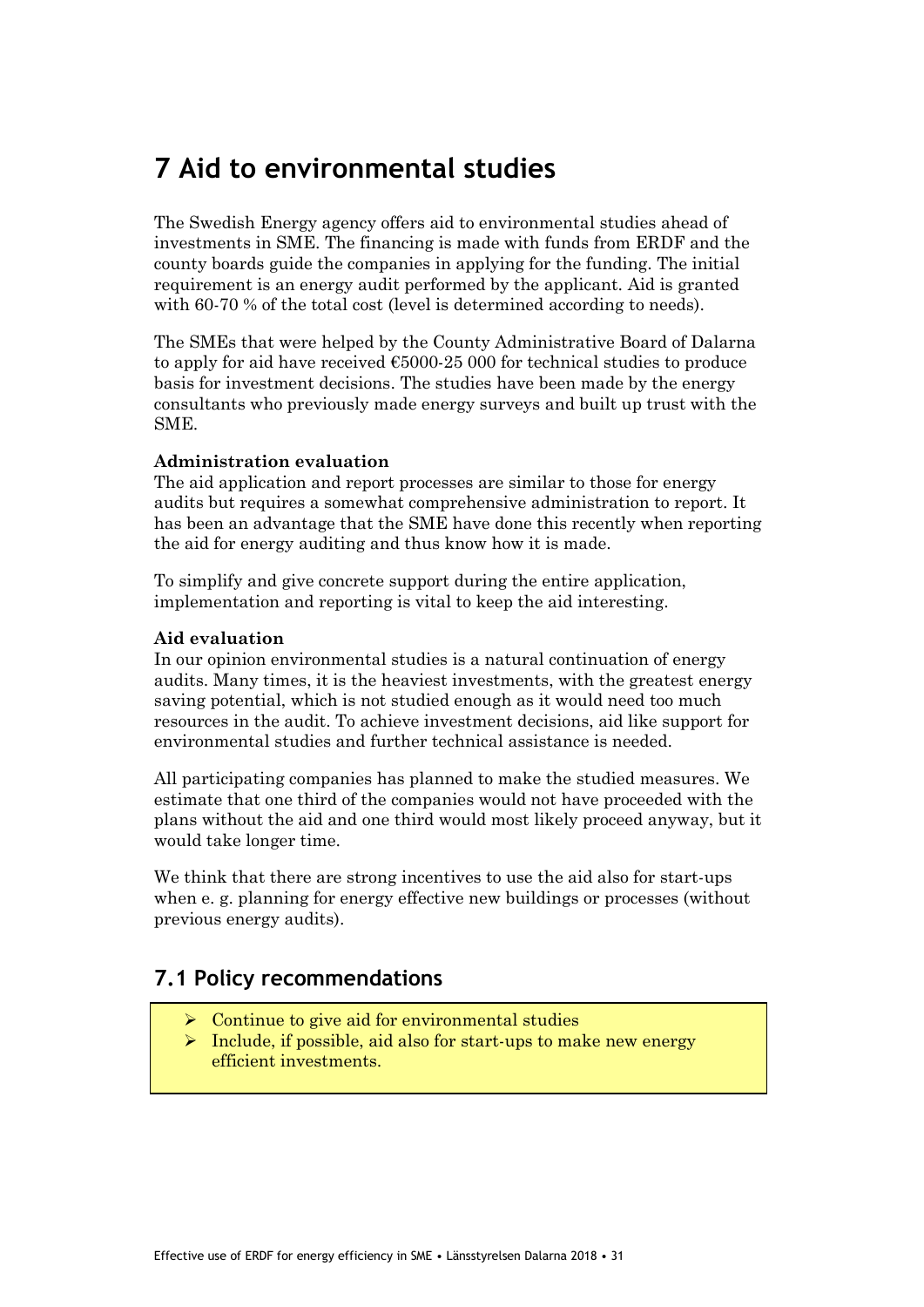# **8 Regional framework program for aid to SME**

In the years 2016-2020, The County Administrative Board of Dalarna operate a regional framework program for energy investments and increased competitiveness in small and medium enterprises in Dalarna. The project, "ENCOM – Energy investments for competitive companies", has a budget of  $€8$  million. It is the first of its kind and it has inspired other Swedish counties to launch similar programs.

Half of the program budget is financed by the ERDF thematic area for a low carbon economy and half is financed from governmental funds for sustainable growth in small and medium enterprises. Allocation of the funds is governed by EU Commission regulation No 651/2014 about state aid.

## **8.1 Implementation**

## **Categories of aid**

The different kinds of aid are:

- Regional investment aid
- Investment aid to SMEs
- Investment aid for energy efficiency measures

The two first categories, where aid is given to measures that aim for increased competiveness and increased energy efficiency, are most common.

The aid for energy efficiency measures is of a new kind, allocated to energy measures that will fulfil the Europe 2020 strategy's priorities towards a low carbon economy and should thus justify more aid than other kinds of support. The aid has previous not been used in other Swedish regions so the project ENCOM has been a pilot when it comes to implementation. Eligible costs according to the regulation are "the extra investment costs necessary to achieve the higher level of energy efficiency". If the costs of investment in energy efficiency can be identified from the total investment cost as a separate investment, this energy efficiency-related cost shall constitute the eligible costs. In all other cases, the costs of investing in energy efficiency are identified by reference to a similar, less energy efficient investment that probably would have been carried out without the aid. The difference between the costs of both investments identifies the energy efficiency-related cost and constitutes the eligible costs.

The understanding of the term" extra investment costs" has stirred up some discussion in Sweden. Our implementation is that the entire cost for an investment with energy efficiency as its main cause, is equal to this added cost. The investment can be separated from other investments like increased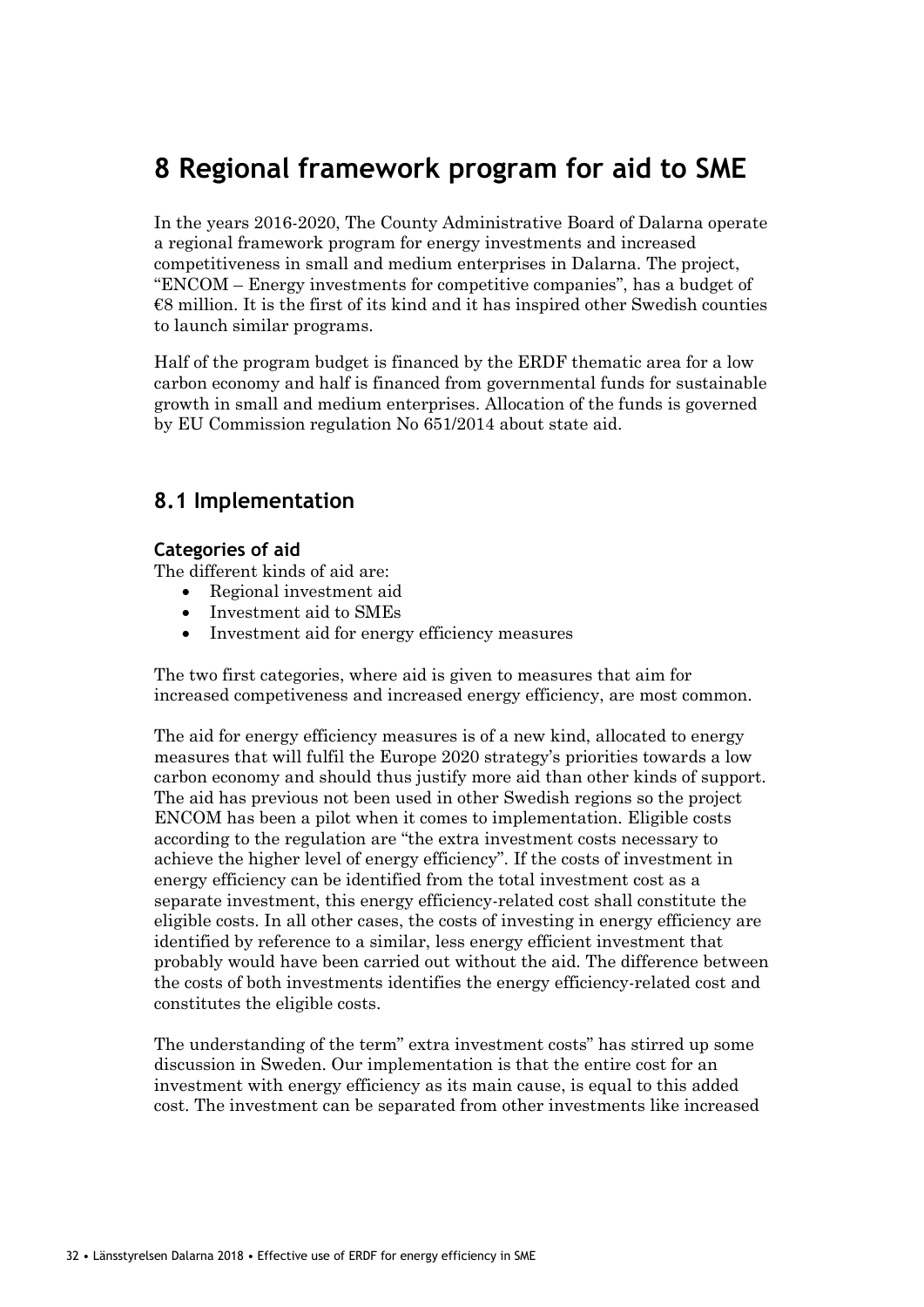production. We don't find it possible in practice to make another implementation to partly support energy measure investments related to processes, machinery and other equipment.

Machinery and other equipment's usually have better energy performance than what has been available on the market and it is hard to find a superior class that is much better. However, when investing in new buildings, an extra cost can be calculated to build more energy efficiently.

According to ENCOM's regulations it is *possible* to grant aid to energy efficiency measures if the investment also enables new or increased production. The latter is not a requirement according to the regulations, but the regional priorities for the program is also to promote new jobs. Investments in more efficient facilities to enable production, can be equally as motivating as supporting investments in more efficient machines for increased production.

## **Type of investments**

In order to find out if the investment leads to increased energy efficiency and thus is justified in the program, a dialogue has taken place with the companies that has applied for aid. To receive aid, there is also a number of formal criteria, e. g. the need for financial support.

The aid granted is divided into two investment categories:

- Investments in increased and more energy efficient own production.
- Investments in new products and services leading to energy efficiency on the market.

Based on experience from the first calls principles have been set up about investment priorities. For the first investment category, energy efficiency in production, there are detailed guidelines:

- Energy efficiency aid for building oriented processes
- Energy efficiency aid **not** building oriented
- Efficiency in production processes
- New energy efficient facilities/buildings for new business

#### **Increased energy requirements – a success factor**

The request for concrete energy calculations has forced the applicants to reflect and collect information, making them more energy aware. The program budget includes an energy expert who can help the applicants and the county to verify the energy calculations. During the expert visits they have at the same time been able to give more advices on energy measures, which has been much appreciated.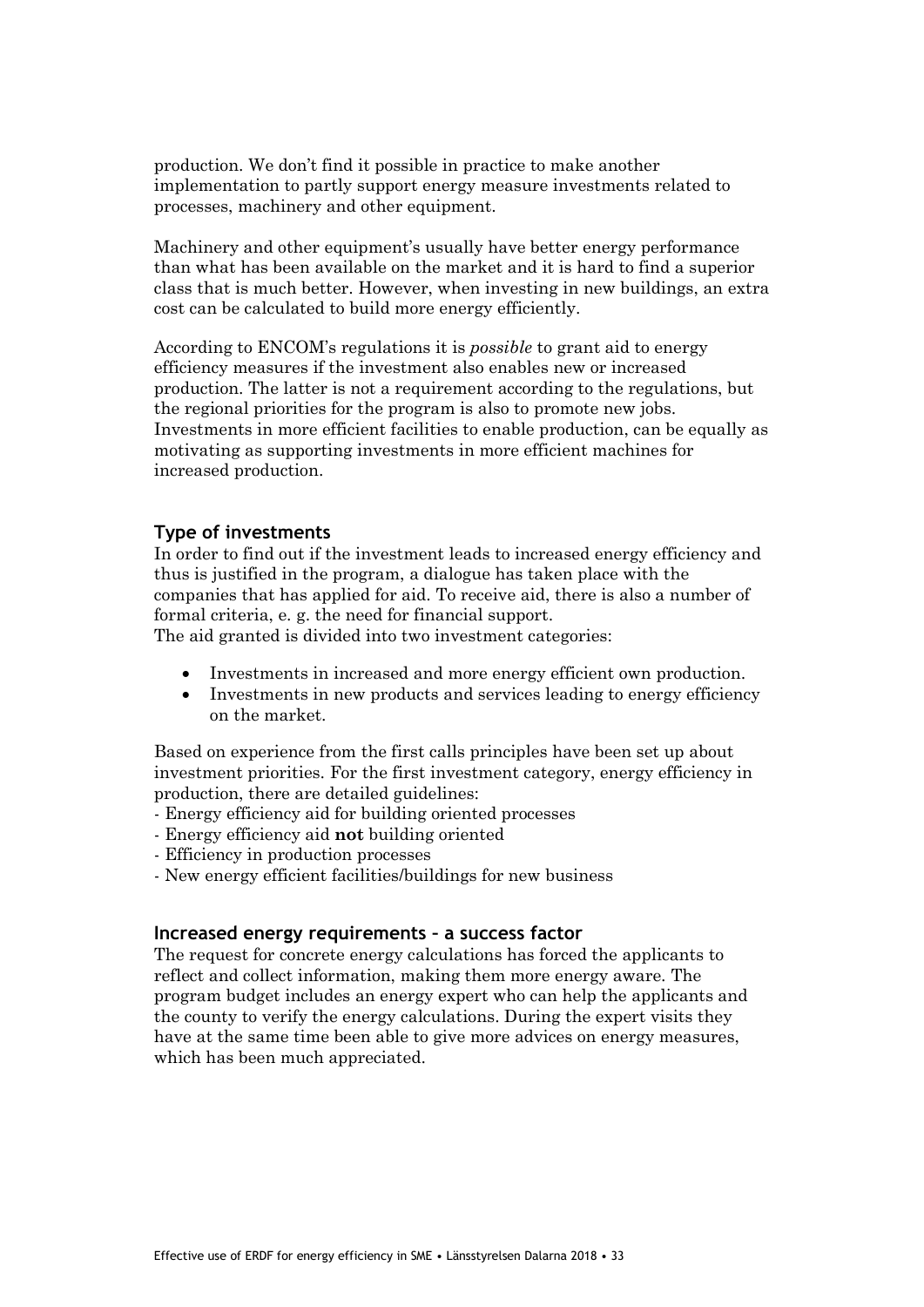Due to the increased national legislative requirements on the companies regarding their energy use and systematic work with measures, the energy requirements in ENCOM is higher to be able to receive aid.

The companies now need to present an energy audit with an action plan to receive aid. In order not to delay planned investments, it is enough that this can be shown before aid can be transferred.

On many occasions the companies have chosen to order a supplementary energy audit at their own expense to be done by the energy expert hired by ENCOM. Financing this, in connection with a larger investment, has not been burden but as a logical well-timed effort at a reasonable cost, delivered to a motivated part. Particularly as it often contributes to find the best investment solution and simplifies the possibilities to get aid granted. In our experience timing is a key factor when it comes to inspire companies to make energy auditing and work systematically with energy issues. The companies are most motivated when they plan new investments. In this way the program setup has been more successful than introduction of energy auditing to companies on other occasions.

## **Bundling as a tool for Public Private Partnership**

Within the program a new model for bundling of energy measures has been developed. During the energy auditing process, a list of measures has been compiled – from the simple and least costly to the costlier and less profitable. When this is done it is possible to make a partnership agreement with companies who apply for investment grant for energy efficiency measures. The applicants undertake to carry out the simpler measures at their own expense while the costlier measures can be granted aid. In this manner the goal to carry out all measures can be achieved.

The model also regulates that a company cannot get aid for a measure if there also is another measure with higher energy saving potential and this measure is not carried out. In some cases, further measures can be added if they are entitled for aid and if this will guarantee implementation. In other cases, requirements for further measures can be an included prerequisite for grant. We find this method successful and recommend it to be tested on a larger scale within the EU.

#### **Follow up, evaluation and exchanging of experience**

The project results have continuously been followed up and presented. In framework program half-time an evaluation has been made. The plan is to send out an on-line evaluation form to all participants that need to be filled in before aid can be distributed.

The county has also initiated exchange of experience with other framework programs in the neighboring counties, something that has been very valuable.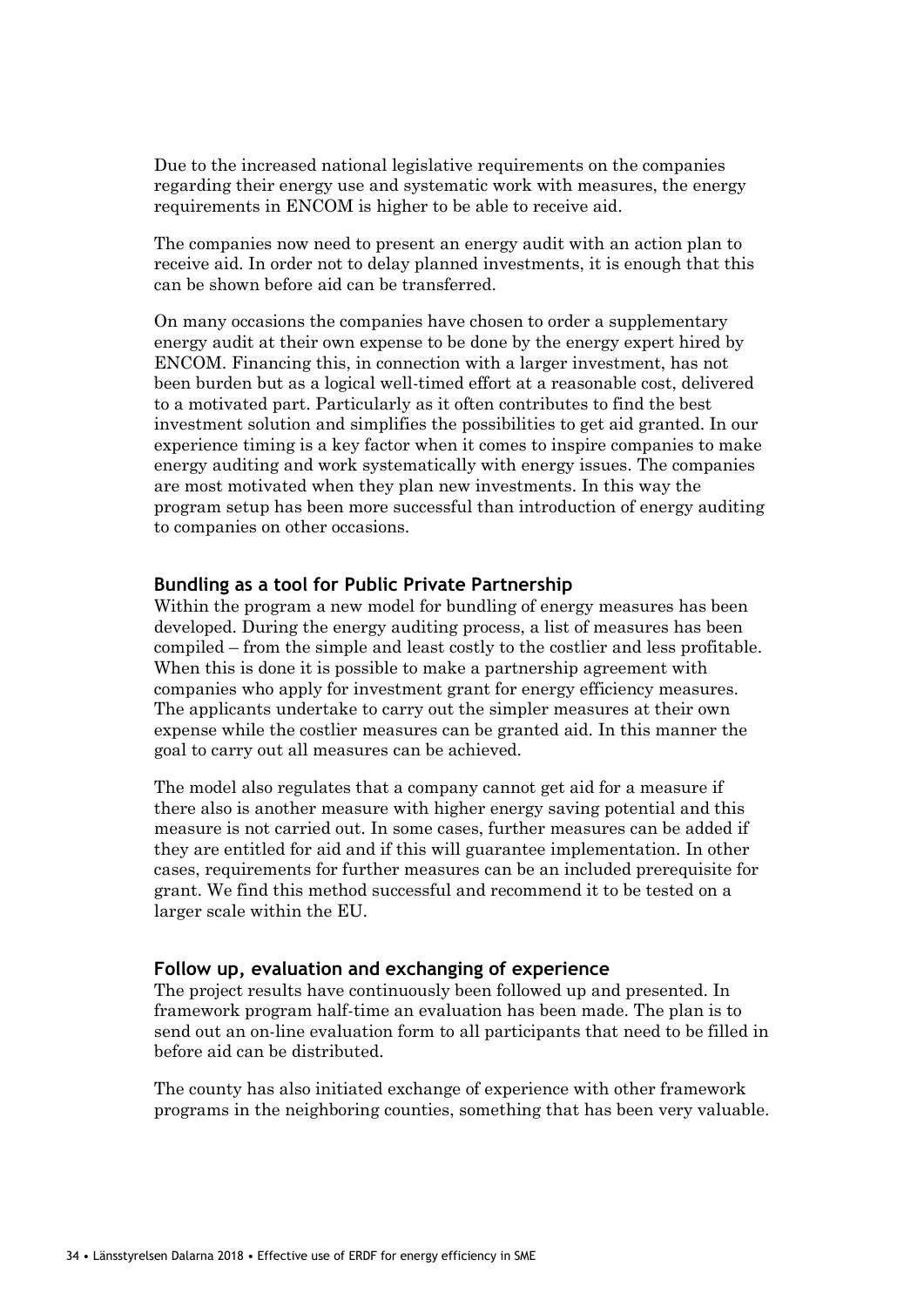To further develop the program, it would be valuable to exchange ideas with similar programs in other countries.

## **8.2 Results**

33 company aids have been granted during the two-year project time. Another 37 applications have been rejected. The most common causes for rejection were companies' lack of need for economic support, the investment was not eligible for support, competition reasons or an incomplete application.

## **About the receiving companies**

72 % of the receiving companies operate within manufacturing, mainly in metal and wood industries.



### **Company turnover**

Size of the companies receiving aid (number of companies in each span). All companies are regarded as small according to their turnover except one.



## **Number of employees**

All companies, except one, are regarded as small companies when it comes to number of employees.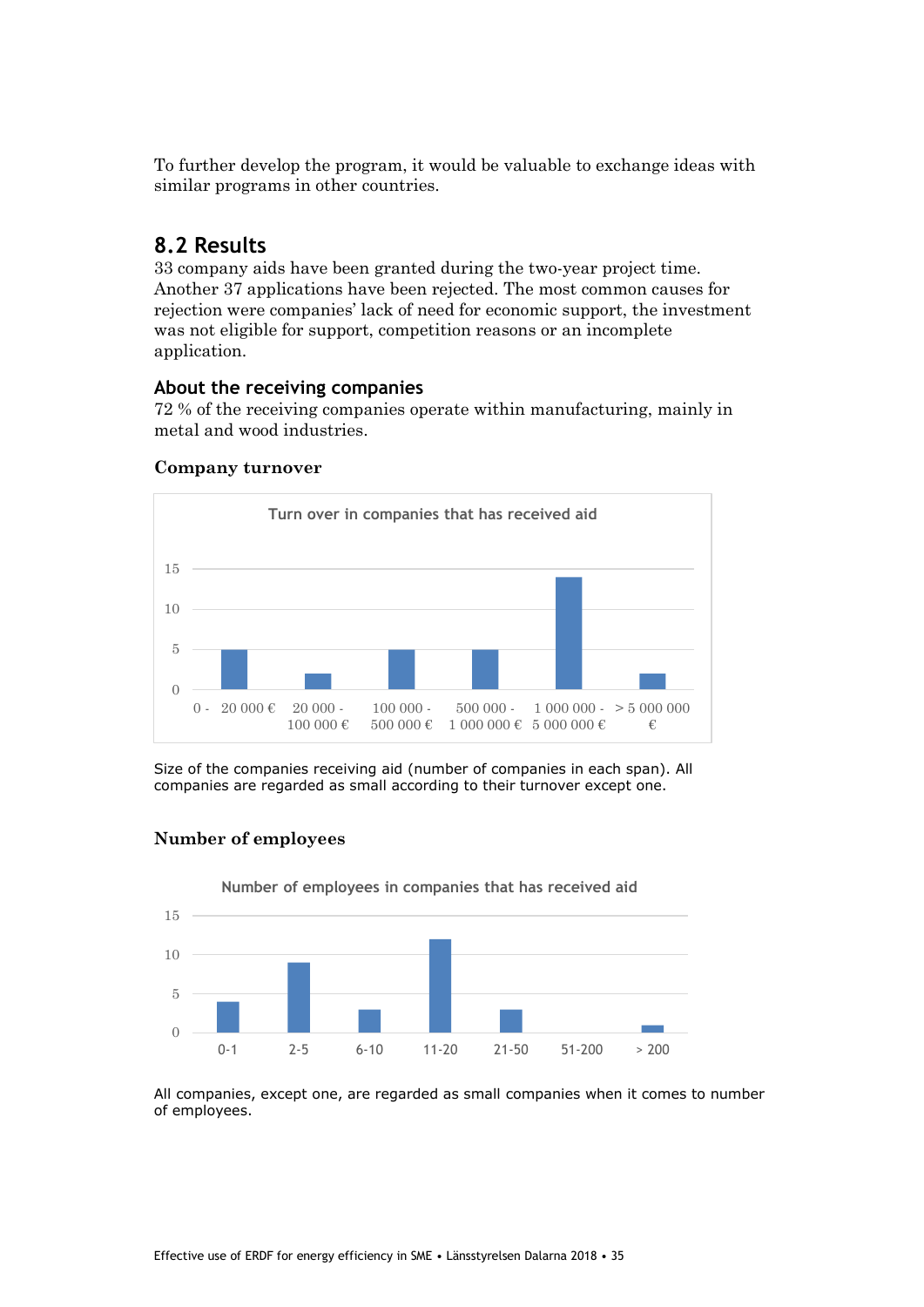

Number of start-ups receiving aid.

## **Financial results**

€3,9 million, of total budget €4 million, has been used for aid and the rest has been used for program management.

The granted aid spans from  $\text{\textsterling}100000$  to  $\text{\textsterling}850000$ , with an average of  $\text{\textsterling}130$ 000.

### **Aid percentage**

The percentage of aid granted for each applicant is determined by individual evaluation according to the rules regarding maximum aid levels. Regional investment support can be granted with up to 35 % in priority municipalities (area A) and up to 30 % in area B.

The different aid percentages, in final decisions, are determined by:

- The kind of support/regulation that is to be applied
- Available funds in the program
- Company's need for aid
- Applicable geographical area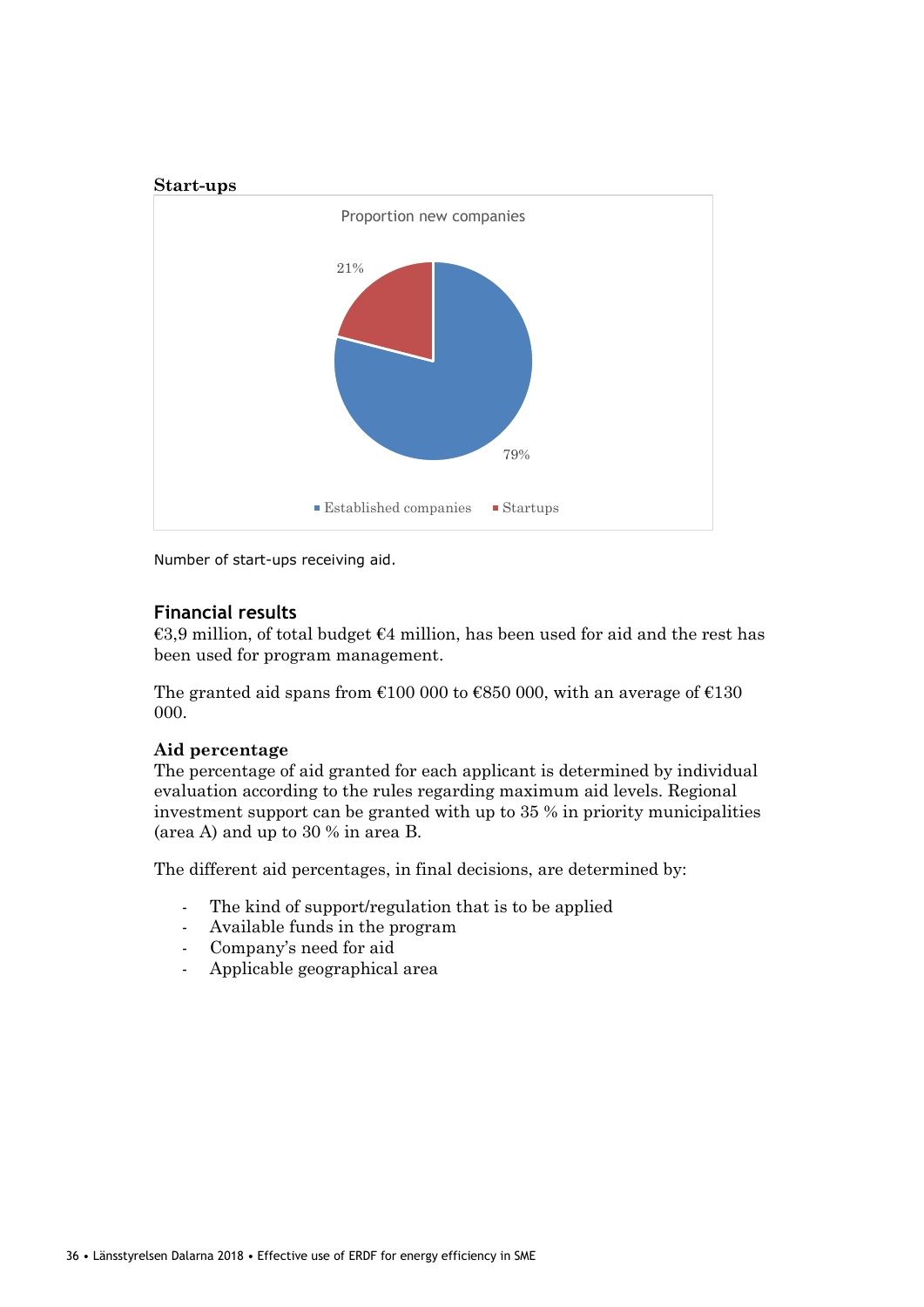

Aid for consultancy has been granted with 50 %, The investment aid has varied from 20 % to 40 % with an average of 27 % for the eligible costs. Applications regarding development of new products and services have generally received more aid than those who regard productions improvements. The motive is more job opportunities.

### **Total investments**

Many applications also include investments not eligible. The amount of  $E16.5$ million out of  $E19,5$  million has been assessed as eligible, even though the aid contributes to the full investment.



The framework program investments amount to a total of €19 600 000, including both eligible and not eligible costs. The companies themselves have contributed with €15 200 000. Total investments in new products and services amounts to €6 400 000. Total investment in more efficient own production amounts to €13 200 000.

### **Employment effects**

At the time of application the applicant has been urged to estimate the investment's employment effect. The number of jobs created has been calculated for men and women. In total, the program has created 158 new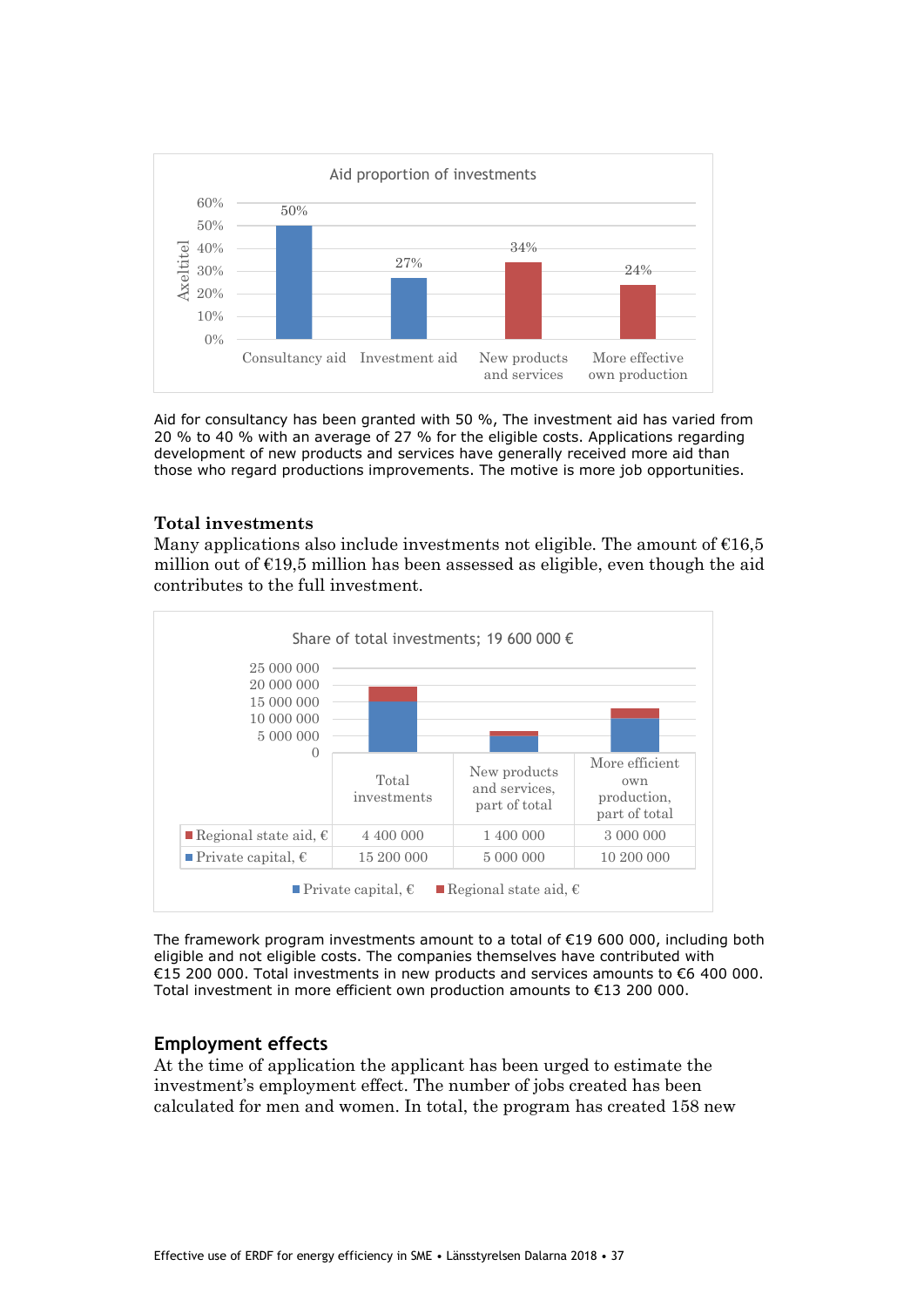jobs, based on planned volumes, in our view a very good result. We think this figure has high credibility, but there is also a need to follow up the result in a few years.



## **Employment effect**

Funded investments have created 158 new jobs, whereof 57 % men and 43 % women.



The number of new jobs divided between development of entirely new products/services and development of existing companies. Total for the whole program.

The category" increased and more efficient production" contains funding for investments in existing companies that aim for increased volumes, diversification and a more efficient existing production. The category "new products and services" contains consultancy checks and funding to starts-ups or existing companies investing in entirely new products/services.

Funding in early stage implicate a risk of multiple counting of indicators. A company can receive aid on several stages through the innovation system, both as initial consultancy support, incubator support and production startup support. It is hard to relate the new jobs created to a specific individual funding.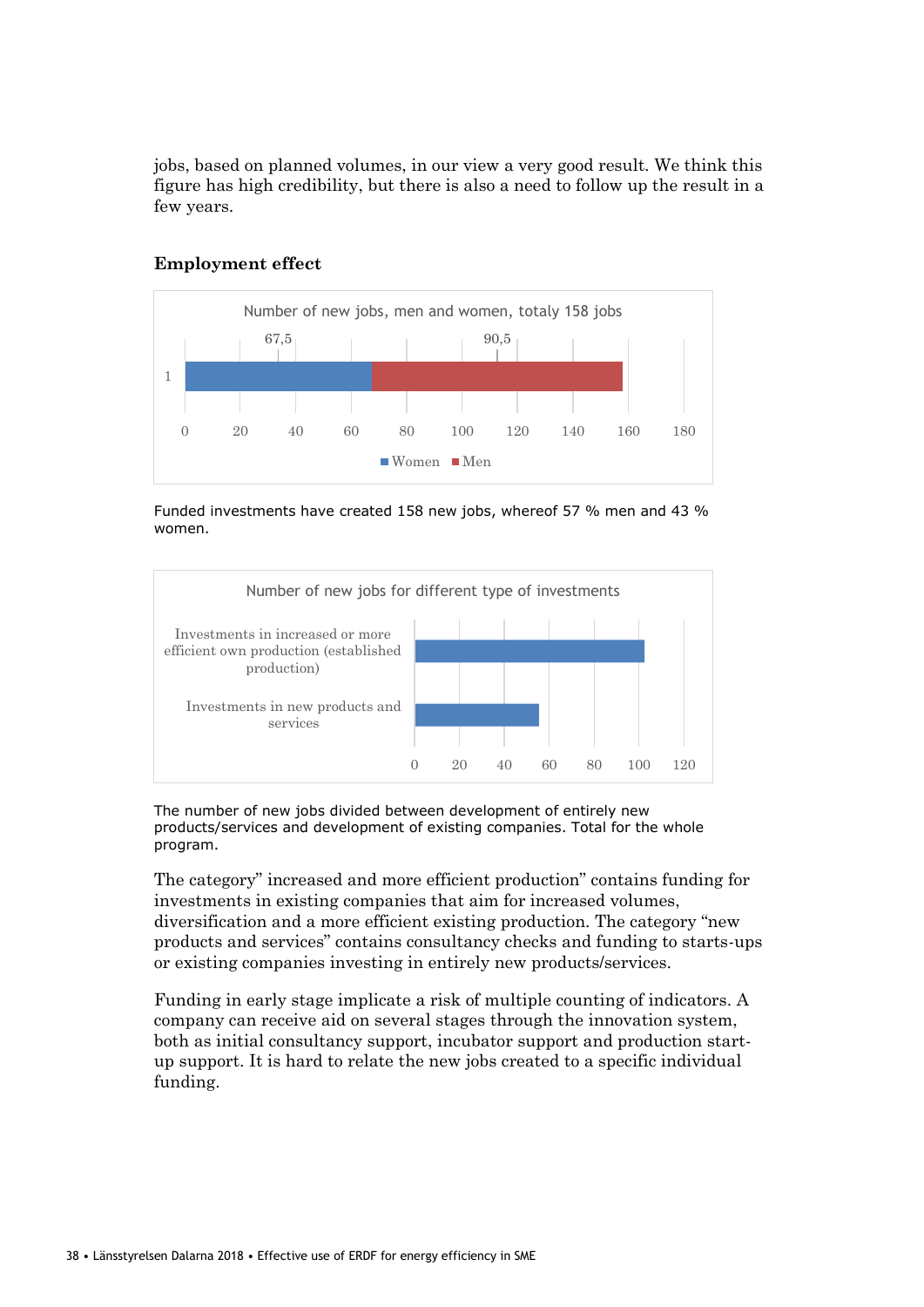## **Cost of new jobs**

The cost of new jobs varies in a large span from  $\epsilon$ 8 000 to  $\epsilon$ 130 000. In every new job an additional €100 000 of private capital has been invested.

| Public costs per new job                    |         |
|---------------------------------------------|---------|
| Cost per new job, existing operation        | €29 000 |
| Cost per new job, new products and services | €25 100 |
| Cost per new job, average all granted aid   | €27 600 |

The average cost of  $\epsilon$ 27 600 per new job must be related to the cost of the society's other labor market measures. In our judgement it is a relatively low cost.

## **Energy and climate effects**

## **Energy efficiency indicators**

We have chosen to estimate the number of MWh more effectively used by the investments. The difference compared to estimate only savings achieved is that not only the energy savings but also the production volume is taken into consideration. If the production is increased using the same amount of energy the result is an increased energy efficiency, but not energy savings.

To be able to compare the project efficiency with other energy projects we have estimated the cost per energy efficiency kWh in this program.

 $\rightarrow$  Annual energy efficiency in MWh as a result of funded investments.

 $\rightarrow$  Cost per kWh for increased efficiency annually.

The ambition has not been to make exact energy efficiency calculations in this project. This would often call for actual measurements before and after made investment. The aim has been to motivate aid from an energy point of view and to get an estimation of the size of energy efficiency.

All granted investments and its energy and climate effects, in MWh, is found below.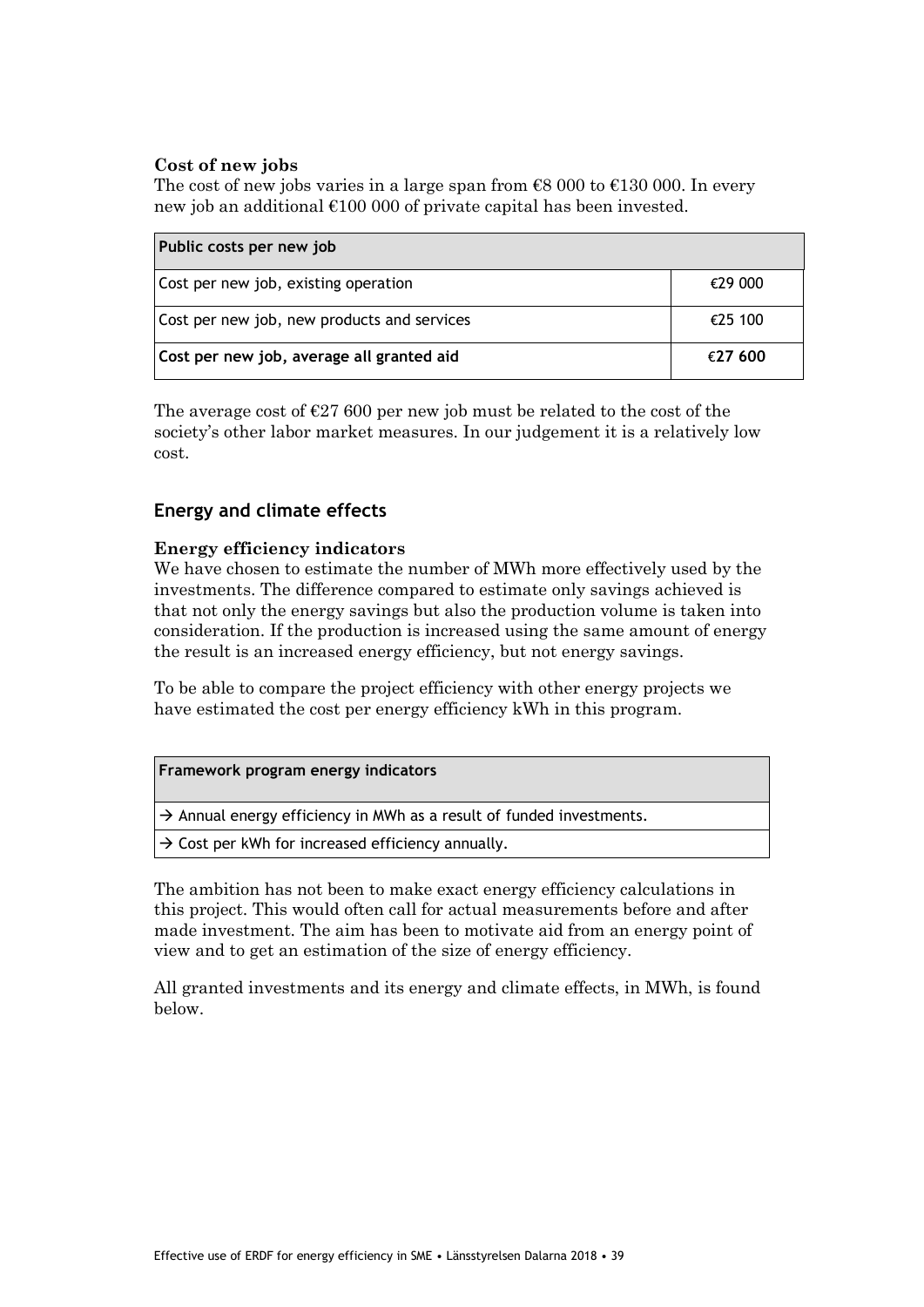| INVESTMENTS IN INCREASED AND MORE EFFICIENT OWN PRODUCTION |                       |                               |                                      |                                                           |                                               |
|------------------------------------------------------------|-----------------------|-------------------------------|--------------------------------------|-----------------------------------------------------------|-----------------------------------------------|
| Type of investment                                         | Aid<br>granted,<br>€К | Energy<br>savings<br>MWh/year | <b>Energy efficiency</b><br>MWh/year | Savings and<br>increased<br>efficiency<br>MWh/year, total | Cost per saved<br>kWh, €/kWh,<br>public money |
| Buildings/machinery                                        | 74                    |                               | 300                                  | 300                                                       | 0,25                                          |
| Machinery                                                  | 59                    | 21                            | 14                                   | 35                                                        | 1,7                                           |
| <b>Facilities</b>                                          | 49                    | 50                            |                                      | 50                                                        | 0,98                                          |
| <b>Facilities</b>                                          | 472                   | 68                            | 75                                   | 143                                                       | 3,3                                           |
| Buildings/machinery                                        | 249                   | 125                           |                                      | 125                                                       | 1,9                                           |
| Machinery                                                  | 66                    | 6                             | 84                                   | 90                                                        | 0,74                                          |
| Machinery                                                  | 22                    | 10                            | 12                                   | 22                                                        | 1,0                                           |
| Machinery                                                  | 47                    | 10                            | 90                                   | 100                                                       | 0,47                                          |
| Machinery                                                  | 48                    | 31                            | 5                                    | 36                                                        | 1,3                                           |
| <b>Buildings</b>                                           | 90                    | 1                             | 19                                   | 20                                                        | 4,5                                           |
| Machinery                                                  | 75                    | 160                           | 184                                  | 344                                                       | 0,22                                          |
| Machinery                                                  | 21                    | 24                            | 22                                   | 46                                                        | 0,46                                          |
| Machinery                                                  | 130                   | 8                             |                                      | 8                                                         | 16,2                                          |
| Machinery                                                  | 25                    | 45                            | 119                                  | 164                                                       | 0, 16                                         |
| Machinery                                                  | 62                    | 100                           |                                      | 100                                                       | 0,63                                          |
| Machinery                                                  | 180                   | 204                           |                                      | 204                                                       | 0,88                                          |
| Coating equipment                                          | 441                   | 248                           | 222                                  | 470                                                       | 0,94                                          |
| Robot                                                      | 30                    | 11                            |                                      | 11                                                        | 2,7                                           |
| Snow making system                                         | 570                   | 950                           | 467                                  | 1 4 1 7                                                   | 0,4                                           |
| Machinery                                                  | 124                   | 33                            | 15                                   | 48                                                        | 2,5                                           |
| Robot                                                      | 45                    |                               | 16                                   | 16                                                        | 2,8                                           |
| Machinery                                                  | 67                    | 32                            | 40                                   | 72                                                        | 0,9                                           |
| <b>Buildings</b>                                           | 25                    | 540                           |                                      | 540                                                       | 0,05                                          |
| Sum € and MWh                                              | €2978 k               | 3 421 MWh                     | 1 384 MWh                            | 4361 MWh                                                  |                                               |
| Sum $CO2$                                                  |                       |                               | $= 13840$ tons                       |                                                           |                                               |
| Average                                                    |                       |                               |                                      |                                                           | 0,68 €/kWh                                    |

## **INVESTMENTS IN INCREASED AND MORE EFFICIENT OWN PRODUCTION**

Energy results from 23 cases of granted investments for increased production or investment in increased energy efficiency in the company's own production.

Comments to calculations:

- When estimating the energy efficiency for machine investments the estimates have been based on the machine specifications, not on actual measurements.
- The definition for energy savings used: Less amount of energy used for the same process.
- The definition for increased energy efficiency used: Increased production leading to increased energy consumption, but less energy used per unit produced.
- The following formula has been used for calculation the energy efficiency, in this case the investment leads to 35 % increased productivity: (Ebefore-Eafter) +(1,35\*Eafter-Eafter )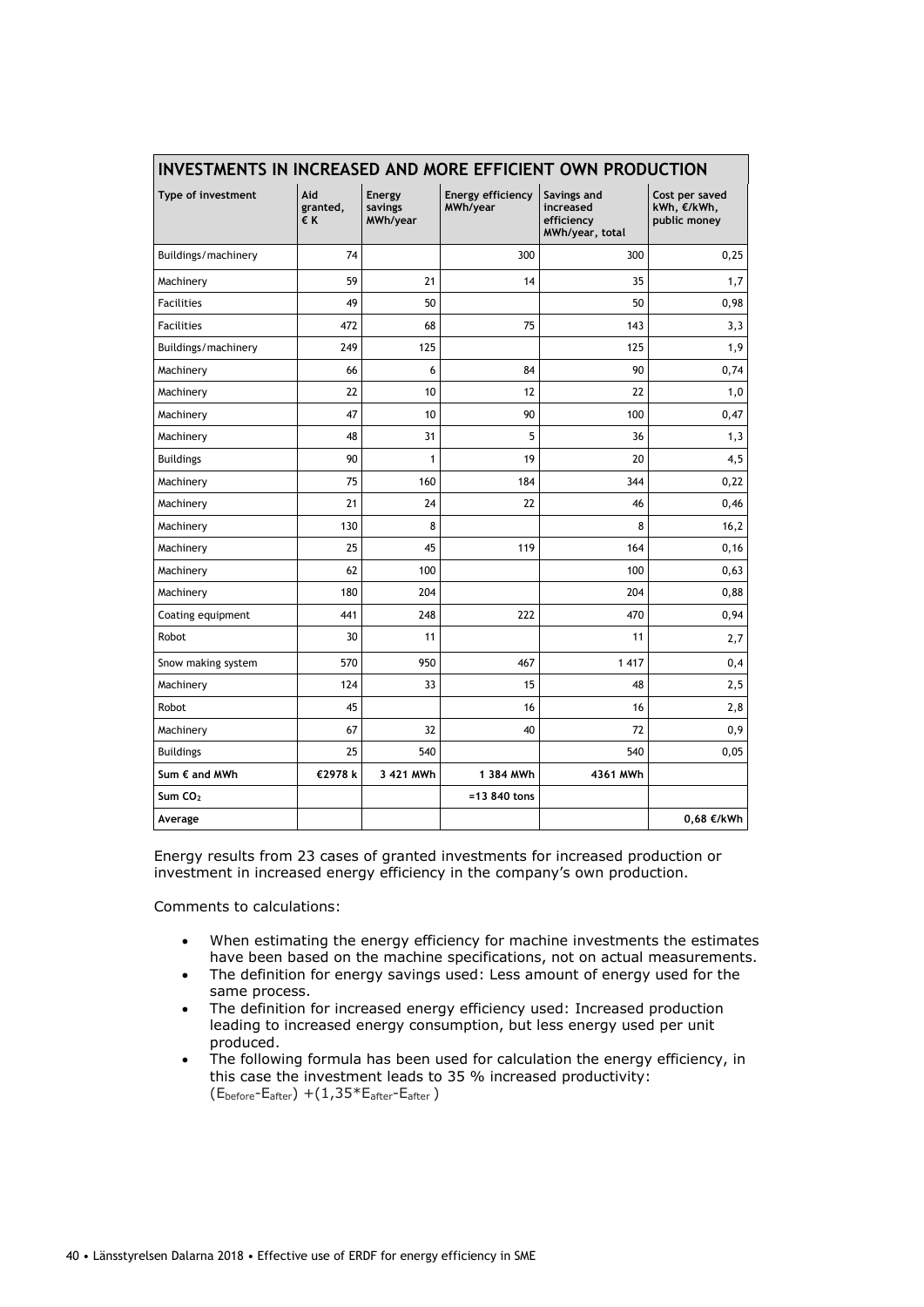• The climate energy efficiency effect has been calculated according to Nordisk elmix electricity used, that is 100 kg  $CO<sub>2</sub>$  per MWh. The investments' total climate effect amounts to 13 899 tons reduced  $CO<sub>2</sub>$  emitted annually.

| <b>INVESTMENTS IN NEW PRODUCTS AND SERVICES</b> |                    |                                                     |                                               |
|-------------------------------------------------|--------------------|-----------------------------------------------------|-----------------------------------------------|
| New product/service                             | Granted aid,<br>€Κ | Energy saved for<br>clients/society<br>MWh/annually | Cost per saved kWh,<br>€/kWh,<br>public money |
| Energy management<br>systems                    | 15                 | 2400                                                | 0,006                                         |
| Energy efficient detached<br>houses)            | 198                | 63 000                                              | 0,003                                         |
| Composite antennas                              | 50                 | 280 000                                             | 0,001                                         |
| Electric locomotives                            | 14                 | 1790                                                | 0,008                                         |
| Wood fibre insolation                           | 857                | 60 800                                              | 0,001                                         |
| Robotic cutters                                 | 63                 | 48                                                  | 1,3                                           |
| Transformer systems                             | 101                | 660                                                 | 0, 15                                         |
| Ventilation systems                             | 15                 | 1875                                                | 0,008                                         |
| Electric generators                             | 15                 | 14 000                                              | 0,001                                         |
| Electric charging systems                       | 66                 | 0                                                   |                                               |
| Sum € and MWh                                   | €1395 thousand     | 363 000 MWh                                         |                                               |
| Sum $CO2$                                       |                    | 3 630 000 tons CO <sub>2</sub>                      |                                               |
| Average                                         |                    |                                                     | 0,004 €/kWh                                   |

Energy results for 10 cases of aid granted for investment in new more energy efficient products and services.

Some important comments to the calculations above:

- The calculations on energy efficiency assumes that the business plan is being followed.
- If a company is granted aid in different product development phases there is a risk that the amount of energy saved is counted several times.
- The calculations are based on comparisons with alternative products currently found on the market not taking in consideration that also they could become more energy efficient.
- The energy efficiency climate effect has been calculated according to Nordisk elmix, that is 100 kg CO2 per MWh. The total climate effect for these investments amounts to a reduction of 3 635 733 tons  $CO<sub>2</sub>$  emission annually.

Investments that are granted aid have not been prioritized according to the amount of energy saved, but to a total perspective where jobs created and the overall importance to society weighs heavily. Despite this, the conclusion is that it is possible to save considerable amounts of energy to a competitive cost for the society.

The cost of  $\epsilon$  0,68 per saved kWh for investments in production is cost effective taking into consideration the fact that 102 new jobs have been created.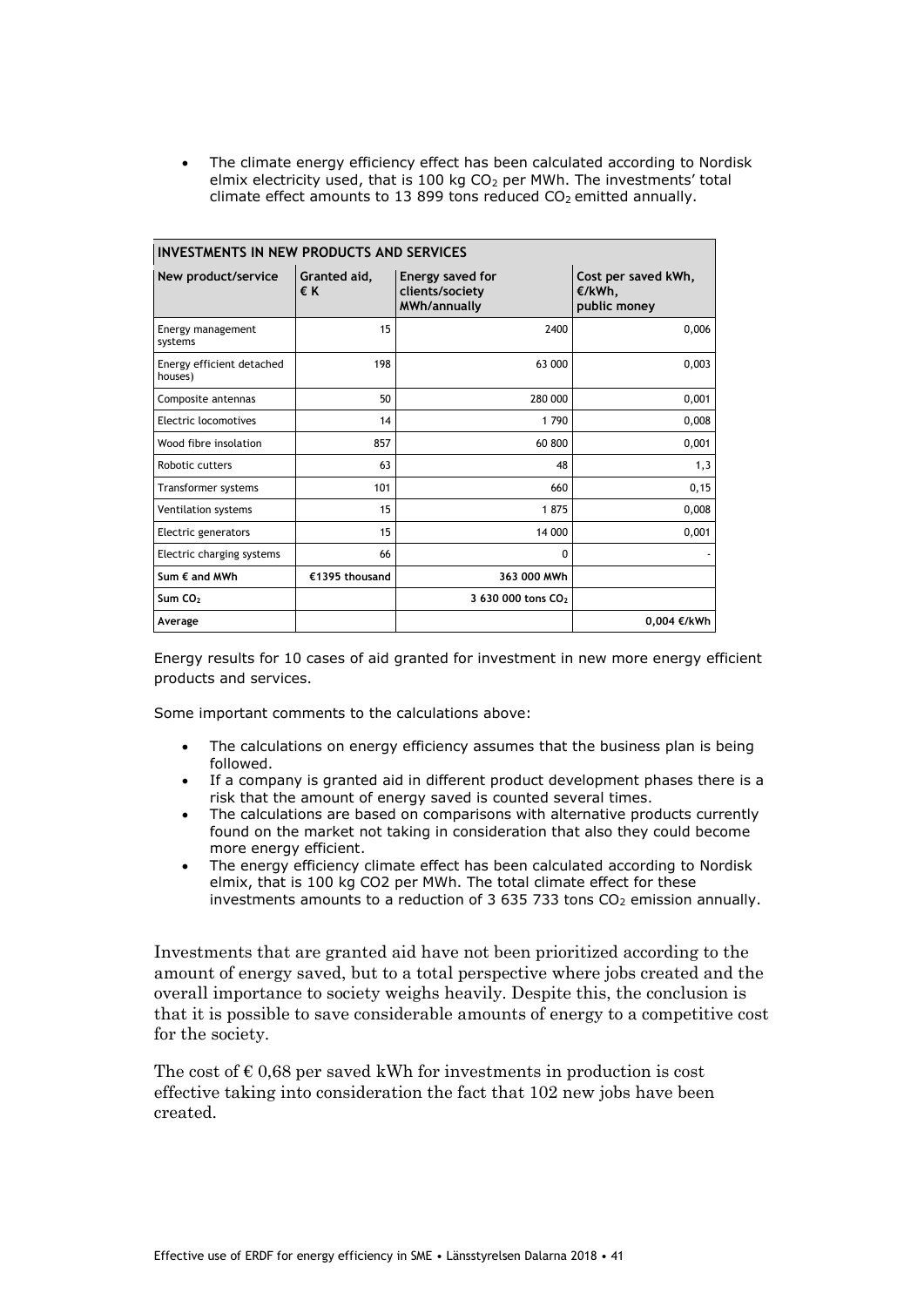The low cost for energy effectiveness related to funding of new products,  $\epsilon$ 0,004 per saved kWh, is especially notable. Despite the calculation uncertainty it indicates the importance of supporting innovations to achieve our energy and climate targets there are reasons for a stronger focus on business development as one of the most important energy and climate efforts.

## **8.3 Evaluation**

### **Interviews with receiving companies**

So far half of the companies that have received aid was interviewed during the external evaluation of the program.

The question whether the company should have done the investments without the aid was answered with yes by 6 %. 24 % answered that only parts of the investment should have been made, 35 % answered that the investment should have been delayed and 35 % that it wouldn't have been done at all.

The main effects, according to the companies asked, was decreased energy consumption, increased production and an overall development of the company. Anticipated effects were also increased competitive ability and more employees in the company.

64 % of the company's state that awareness of energy issues has risen as a result of the program. The rest think that they had a previous awareness.

### **Conclusions**

Our conclusion is that framework programs for company aid, aiming for a combination for increased competitiveness/more employees and energy efficiency, are successful. Strong synergies will be reached when these are combined and almost all granted aid leads to both effects. Most of the investments done also lead to increased efficiency and affect the energy use. To use ERDF for framework programs like ENCOM is an effective way to allocate the funds. Exchanging of experience with similar programs in other countries is requested.

### **Project efficiency**

It would be interesting to compare the cost efficiency with an average grant of  $E27.600$  per new job in relation to other programs.

We believe that the cost per saved kWh is a good measurement when it comes to comparing the efficiency of different kinds of energy projects like information projects, technical assistance or investment programs.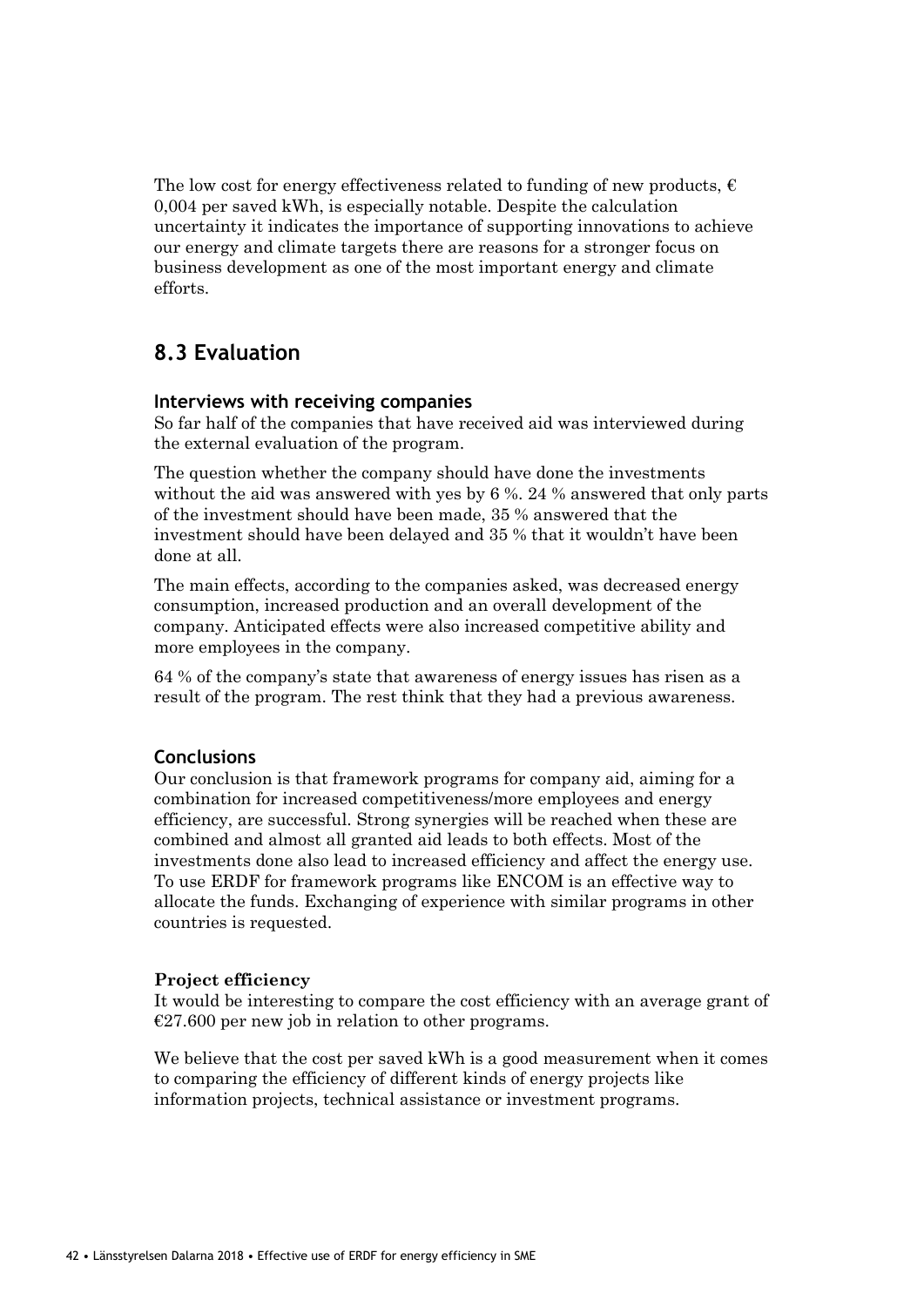| Project comparison - efficiency in different energy<br>projects                                                                      | Cost per reduced kWh,<br>public money      |
|--------------------------------------------------------------------------------------------------------------------------------------|--------------------------------------------|
| Information project BEE: Support to energy auditing and further<br>technical studies.                                                | €0.021 /kWh                                |
| Company networks:<br>Perennial support to energy auditing, further technical guidance<br>and energy management.                      | €0.098/kWh                                 |
| ENCOM- framework program for state aid<br>Investments in increased and more efficient production, more<br>jobs an energy efficiency. | €0.683/kWh<br>including cost for more jobs |
| ENCOM- framework program for state aid<br>Investments In new products and services, more jobs and energy<br>efficiency.              | €0.004/kWh<br>including cost for more jobs |

The average cost of  $\epsilon$ 0.683 per kWh of efficiency in the companies' own production process can be compared with e.g. carried out information projects and company networks. It should be pointed out that the priority in the framework program not primarily is the amount of energy saved but the companies' ability to grow. The average cost of 0.004 per kWh of efficiency for funding new energy efficient products and services supports the significance of prioritizing innovation and business development during the environmental and energy work.

## **8.4 Policy recommendations**

- ➢ Prioritize regional ERDF framework programs for company support that makes use of synergies between growth and transformation to a low carbon economy.
- ➢ Continue to search for best practice for decision making according to the new support for "Energy efficiency measures".
- ➢ Organize exchange of experience between framework programs.
- ➢ Increase requirements on the participating companies of performed energy auditing and carried out measures to receive aid.
- ➢ Engage energy experts to the framework program who can contribute with energy expertise.
- ➢ Develop and implement the private-public-partnership model for investment packages.
- ➢ Develop mutual indicators regarding regional development and job effects, e. g. cost per new job, to be applied by all regional funds.
- $\triangleright$  Apply mutual energy indicators such as euros per saved kWh that can be used for comparison of energy efficiency in different energy projects.